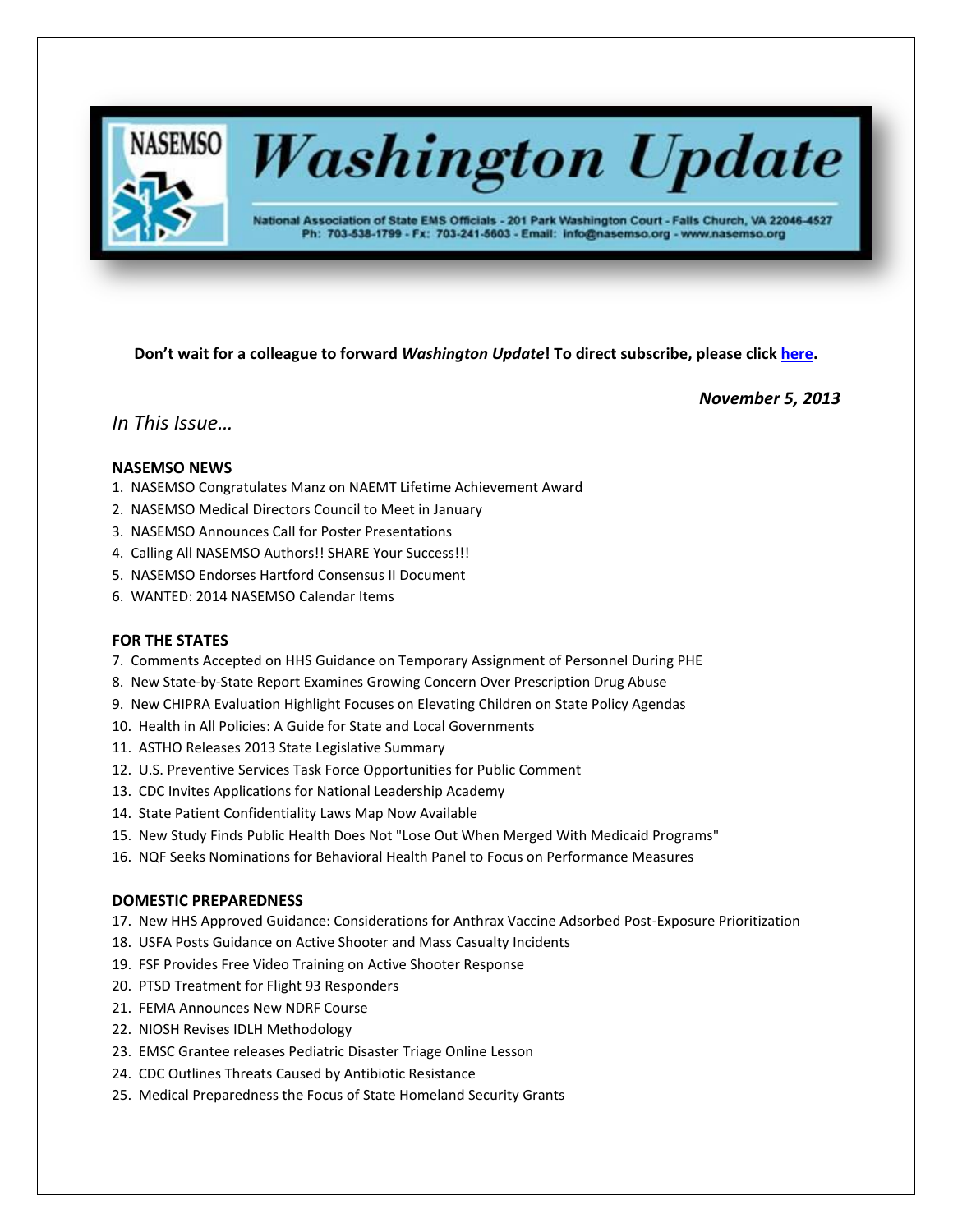26. IOM Workshop to Focus on the Impact of the ACA on US Preparedness

# **EDUCATION AGENDA**

27. CoAEMSP Webinar Now Available: Airway Competency

#### **EMS HEALTH AND SAFETY**

28. Helmet Technology Emerging as Greater Safety Consideration in EMS

29. EMS Response Times Increased Following Ambulance Crashes in Tulsa

## **HITS**

- 30. GAO Report Highlights V2V Technology
- 31. NTSB Finds Lack of Advanced Planning a Factor in Fatal Parade Float Accident

# **PEDIATRIC EMERGENCY CARE**

- 32. NIH and CDC Launch Registry for Sudden Death in Younger Populations
- 33. Final Rule Authorizes New Safety Standards for Bassinets and Cradles
- 34. Acetaminophen Recall- Potential Defect with Co-packaged Oral Syringe
- 35. Cardiac Arrests in Schools: Assessing Use of AEDs on School Campuses
- 36. IOM Releases New Report on Sports Related Concussions in Youth
- 37. CDC Offers Guidelines on Managing Food Allergies in Schools, Early Child Care

#### **RURAL**

38. NOSORH Prepares to Celebrate National Rural Health Day

#### **TRAUMA**

- 39. Skully Demonstrates GPS, Rear-view Camera in Motorcycle Helmets
- 40. NIH Funded Study Shows Promise in Treating Alcohol Dependence

## **FEDERAL PARTNERS**

- 41. NEMSAC and FICEMS to Meet in December
- 42. FDA Releases Strategic Plan for Preventing Drug Shortages
- 43. FDA Provides CE to Improve Greater Awareness in Drug Advertising
- 44. Register Now: November 13 Webinar on TeamSTEPPS® in Critical Care Transitions
- 45. AHRQ-Funded Study Looks at Benefits of Universal Glove and Gown Use in ICUs
- 46. HRSA Action Needed to Publish Timely National Supply and Demand Projections
- 47. AFG Program Application Period Now Open
- 48. NIH Scientists Develop Candidate Vaccine Against RSV
- 49. Hospira Brand Lidocaine and Marcaine: Recall Presence Of Particulate

#### **INDUSTRY NEWS**

- 50. Fraudulent Online CPR Training Targets Health Professionals and Others
- 51. Elder Abuse and Its Prevention IOM Workshop Summary Now Available
- 52. Making Sense of the ACA--An EMS Introduction to Accountable Care Organizations
- 53. NAEMT Announces Results of Community Paramedicine Survey
- 54. Ford Recalls 3,000 Ambulances for Engine Stopping
- 55. ACEP and Urgent Matters Publish ED Discharge Toolkit for Patients with Atrial Fibrillation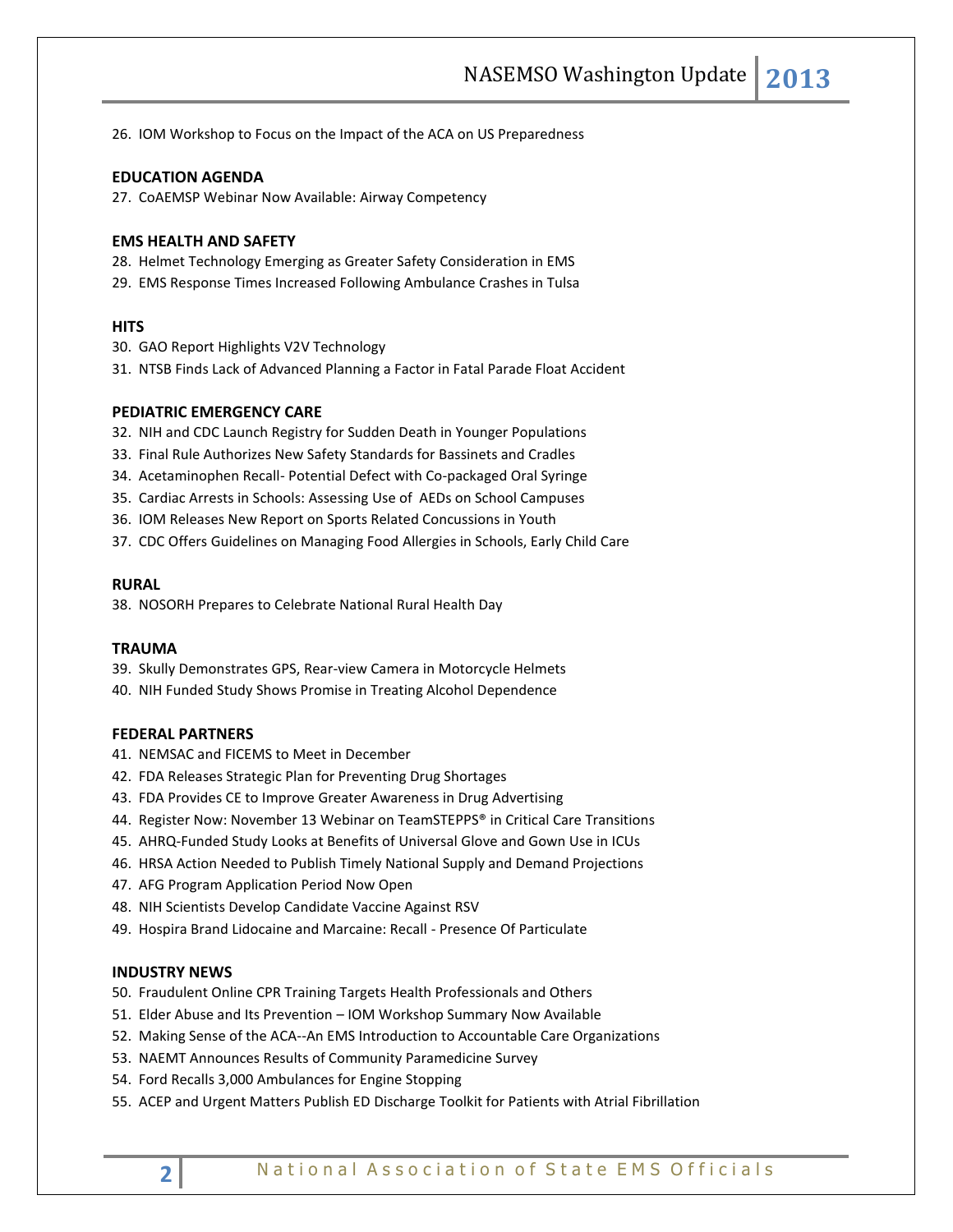## **UPCOMING EVENTS**

# **\*\*\*STATEWIDE EMS CONFERENCES\*\*\***

**\*\*\*National Conferences and Special Meetings\*\*\***

## **1. NASEMSO Congratulates Manz on NAEMT Lifetime Achievement Award**

Dan Manz, long time NASEMSO member and former state EMS director for Vermont, received the 2013 Rocco V. Morando Lifetime Achievement Award at the recent NAEMT General Membership meeting in Las Vegas, NV. Manz currently serves as the Executive Director at Essex Rescue in Essex Junction, VT. In providing this award, the National Association of EMTs recognizes Dan's 40-year commitment to EMS and continuous involvement in the provision of direct patient care. He was a principal investigator in the National EMS Scope of Practice Model Project and has served on the national boards of NASEMSO and the National Registry of EMTs. He is considered a leading expert in the areas of EMS education, scope of practice, credentialing, and licensure and currently serves as the chairman of NASEMSO Education Agenda Implementation Team. The Rocco Morando Lifetime Achievement Award is NAEMT's most prestigious award. Way to go, Dan!!

#### **2. NASEMSO Medical Directors Council to Meet in January**

The NASEMSO Medical Directors Council will meet in Tucson, AZ on January 15, 2014, in conjunction with the NAEMSP Annual Meeting, January 16-19. The Medical Directors Council is one of five NASEMSO councils and is comprised of the state-designated physician or physicians from the state and territorial EMS offices. More information about the NASEMSO Medical Directors Council can be found [here.](https://www.nasemso.org/Councils/MedicalDirectors/)

## **3. NASEMSO Announces Call for Poster Presentations**

NASEMSO cordially invites individuals to participate in its inaugural poster competition for the 2014 NASEMSO Annual Meeting in Cleveland, OH. Staff members of a State office or foundation of EMS and trauma systems (must be a primary or contributing author) are eligible to participate. EMSC staff members not employed within the state office are also eligible, as are contracted state medical directors. For more information, look for the announcement a[t http://www.nasemso.org/Meetings/Annual/AnnualMeeting2014.asp.](http://www.nasemso.org/Meetings/Annual/AnnualMeeting2014.asp)

## **4. Calling All NASEMSO Authors!! SHARE Your Success!!!**

NASEMSO members are accomplished professionals. Many frequently participate in system development activities, demonstration projects, clinical research, and more that are published in health, medical, and industry journals. NASEMSO and *Washington Update* would like to highlight these activities and accomplishments. Please send information related to published articles to NASEMSO Program Manage[r Kathy Robinson.](mailto:robinson@nasemso.org) Notice of state and/or national awards are also welcome!!

# **5. NASEMSO Endorses Hartford Consensus II Document**

The National Association of State EMS Officials (NASEMSO) Board of Directors has formally endorsed, with comments, the Hartford Consensus II document that was developed to enhance survival from active shooters and intentional mass casualty events. The document encourages medical training for external hemorrhage control by law enforcement officers and includes an acronym to describe the needed response to active shooter and intentional mass-casualty events. The acronym is THREAT:

\* Threat suppression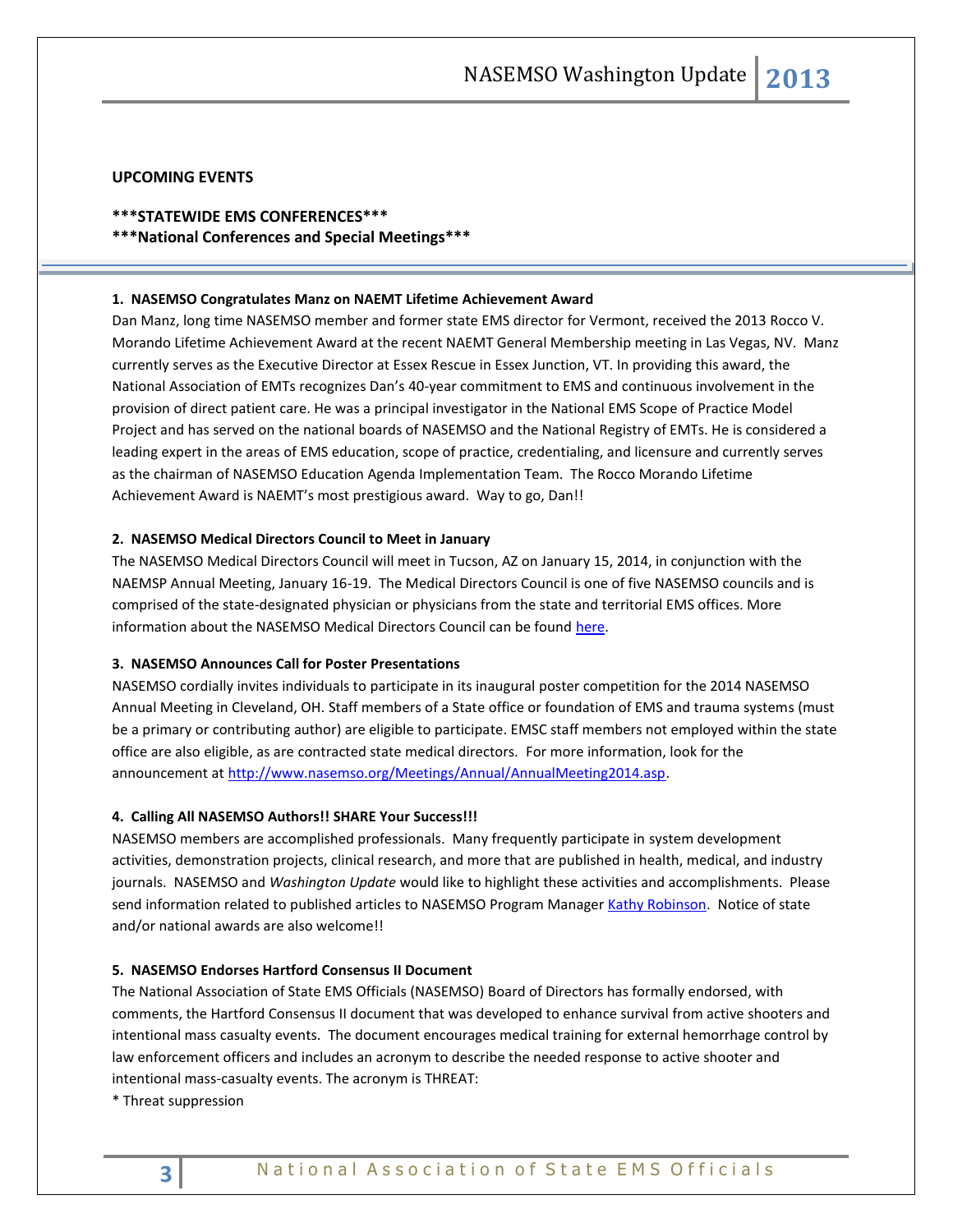- \* Hemorrhage control
- \* Rapid Extrication to safety
- \* Assessment by medical providers
- \* Transport to definitive care

The Hartford Consensus II document also promotes greater integration of EMS, fire, rescue, and law enforcement resources to optimize patient care. [Background here. N](http://bulletin.facs.org/2013/09/hartford-consensus-ii/)ASEMSO letter and comments are availabl[e here.](http://www.nasemso.org/Advocacy/Supported/index.asp)

#### **6. WANTED: 2014 NASEMSO Calendar Items**

It's that time of year again—refreshing the NASEMSO and WU calendar of events! While items are accepted any time during the year, if you know of upcoming dates and locations of state and national meetings that we should include, please feel free to email NASEMSO Program Manager [Kathy Robinson](mailto:robinson@nasemso.org?subject=calendar%20items) and our webmaster Karen [Thompson.](mailto:thompson@nasemso.org?subject=calendar%20items)

# **7. Comments Accepted on HHS Guidance on Temporary Assignment of Personnel During PHE**

The Department of Health and Human Services (HHS) is accepting comments on proposed ''Guidance for Temporary Reassignment of State and Local Personnel during a Public Health Emergency.'' Section 201 of the Pandemic and All-Hazards Preparedness Reauthorization Act of 2013 (PAHPRA), Public Law 113–5, amends section 319 of the Public Health Service (PHS) Act to provide the Secretary of HHS with discretion to authorize the temporary reassignment of state, tribal, and local personnel during a declared Federal public health emergency upon request by a state or tribal organization or their designee. This proposed guidance addresses that Provision. View the Federal Register Notice [here.](http://www.gpo.gov/fdsys/pkg/FR-2013-10-01/pdf/2013-23834.pdf) The guidance is available online at [www.phe.gov/section201.](http://www.phe.gov/section201) The deadline for comments is December 17, 2013.

## **8. New State-by-State Report Examines Growing Concern Over Prescription Drug Abuse**

Overdose deaths related to prescription drugs now outnumber those from heroin and cocaine combined, signaling a rapid rise in prescription drug abuse since 1999. A new report by Trust for America's Health, supported by the Robert Wood Johnson Foundation, highlights and scores states on 10 strategies states can use to address this epidemic. Twenty-eight states and Washington, D.C., scored six or less out of the 10 strategies. Two states, New Mexico and Vermont, are implementing all 10. South Dakota is using just two, the fewest of any state. The report calls for urgent action and provides recommendations for full-scale response to end this growing health threat. [Use the interactive app to see how your state scored and view trends over time.](http://www.rwjf.org/en/about-rwjf/newsroom/newsroom-content/2013/09/interactive--prescription-drug-abuse.html)

#### **9. New CHIPRA Evaluation Highlight Focuses on Elevating Children on State Policy Agendas**

AHRQ has released its 4th Evaluation Highlight from the national evaluation of the Children's Health Insurance Program Reauthorization Act of 2009 (CHIPRA) Quality Demonstration Grant Program. The latest highlight, "How the CHIPRA Quality Demonstration Elevated Children on State Health Policy," gives concrete examples of activities in five states – Maine, Maryland, Massachusetts, Vermont, and Oregon – and explains how these states used their CHIPRA quality demonstration grants to advance children's health care on their states' health policy agendas. This highlight also describes how states have aligned their efforts with and used their CHIPRA quality demonstration project experiences to directly inform broader federal and state health reform initiatives. Select to access the [Evaluation Highlight.](http://links.govdelivery.com/track?type=click&enid=ZWFzPTEmbWFpbGluZ2lkPTIwMTMxMDIzLjI0NDA3NjAxJm1lc3NhZ2VpZD1NREItUFJELUJVTC0yMDEzMTAyMy4yNDQwNzYwMSZkYXRhYmFzZWlkPTEwMDEmc2VyaWFsPTE3ODMyODEwJmVtYWlsaWQ9cm9iaW5zb25AbmFzZW1zby5vcmcmdXNlcmlkPXJvYmluc29uQG5hc2Vtc28ub3JnJmZsPSZleHRyYT1NdWx0aXZhcmlhdGVJZD0mJiY=&&&106&&&http://rxprodstage.ahrq.gov/policymakers/chipra/demoeval/resources/highlight04.pdf)

# **10. Health in All Policies: A Guide for State and Local Governments**

*Health in All Policies: A Guide for State and Local Governments* was created by the Public Health Institute, the California Department of Public Health, and the American Public Health Association in response to growing interest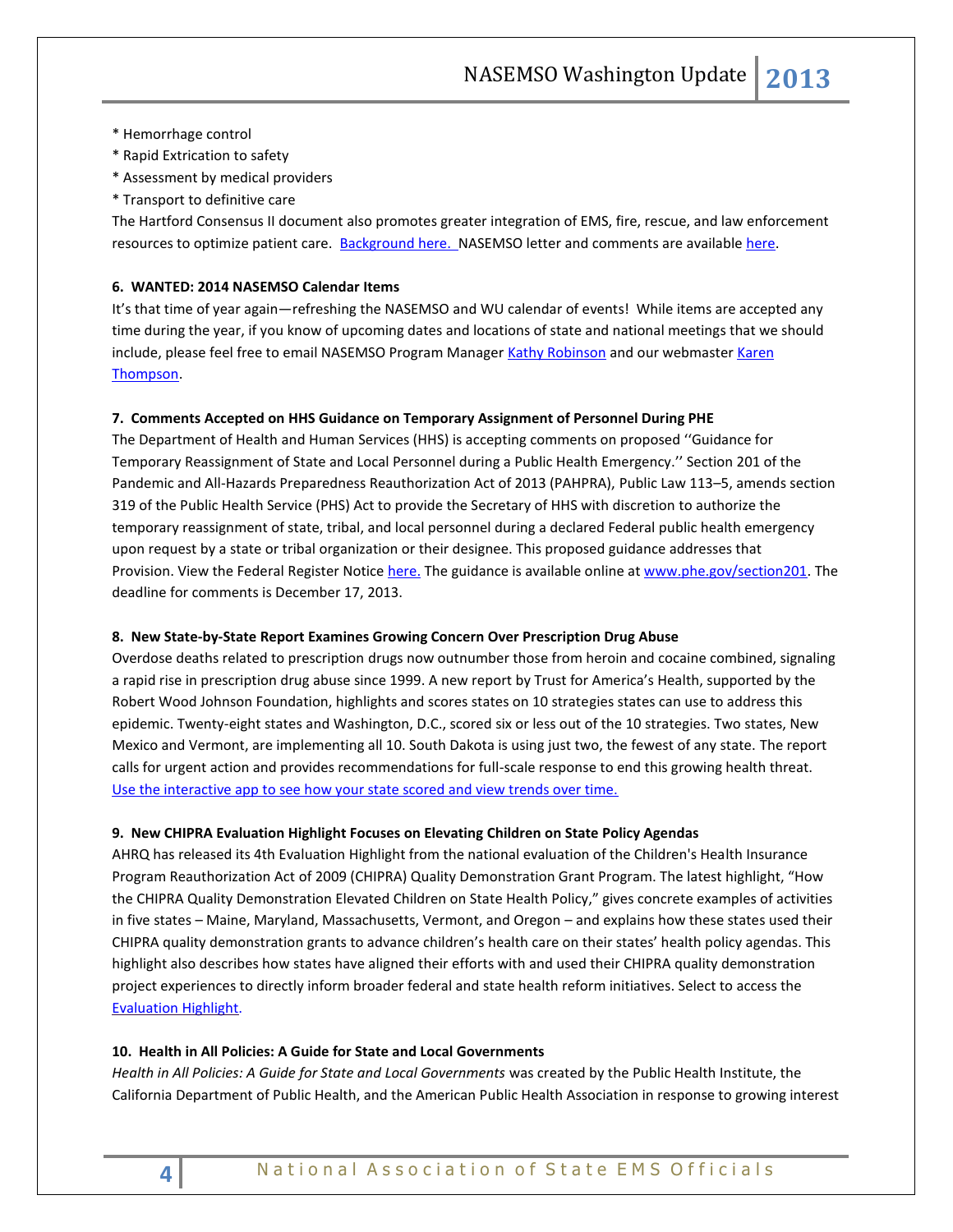in using collaborative approaches to improve population health by embedding health considerations into decisionmaking processes across a broad array of sectors. The Guide draws heavily on the experiences of the California Health in All Policies Task Force and incorporates information from the published and gray literature and interviews with people across the country. The guide was developed through funding from the American Public Health Association and The California Endowment. [For more information…](http://www.phi.org/resources/?resource=hiapguide)

# **11. ASTHO Releases 2013 State Legislative Summary**

On October 10, the Association of State and Territorial Health Officials issued a [report s](http://www.mmsend47.com/link.cfm?r=235034241&sid=27358119&m=3020198&u=NACCHO&j=15374475&s=http://r20.rs6.net/tn.jsp?f=001Jmfv9owj9-GorIYi8twQIP-0bsMrNiZb0GccI9GSLCqrYEI5XlgJ9TtlJ5kF-DH1tDiIyA87M9cBjA74bwRcs1lSfXphxz56kXv43Erl_FjYULiPE-SMiNFJkzzzgMh_mARAOc3co_1uGYXIggWaEUUybd0Y2UyjG-8HDUmTpTv-WScQHD2Vce7ZZEc1_ijiwxwHCHB89-eV4YZkkwNyE-qJno3s1uxpJRuGaMpWRgWoQtN8TKP132u6ZixrbjSa8ksd1wziak1x7Ts0gWEvGw==&c=Um04VDXjHyGeArpNYMOojPvWpFsa18Je9-Okwn4LSWUx7iUK_svXuA==&ch=n2KN0Hnj_9by_MVik5adJ3e8TajkZF-ZNdo4gPLsKj8eCeEeEyLmwQ==)ummarizing some of the key public health issues addressed this year in state legislatures. Public health accreditation, shared services, regulating compounding pharmacies, prescription drug abuse, food safety, health equity, and newborn screening are among the topics highlighted in the report. The report also includes maps on select topics to provide a snapshot of the activity across the states. For more information...

# **12. U.S. Preventive Services Task Force Opportunities for Public Comment**

In an effort to make the U.S. Preventive Services Task Force (USPSTF) recommendations clearer and its processes more transparent, the Task Force started posting draft Recommendation Statements online for public comment in 2010. To further enhance its work, the Task Force began inviting public comment on all its draft Research Plans in December 2011 and its draft Evidence Reports in March 2013. A draft recommendation regarding cognitive impairment (dementia) screening in older adults is now available for comment. For more information...

# **13. CDC Invites Applications for National Leadership Academy**

The Centers for Disease Control and Prevention's Office for State, Tribal, Local and Territorial Support (OSTLTS), in partnership with the Office for Public Health Preparedness (OPHPR) and the Office of Noncommunicable Diseases, Injury and Environmental Health (ONDIEH), have announced a 2014 Call for Applications for the *National Leadership Academy for the Public's Health (NLAPH)*. "NLAPH is an applied leadership training program that enables multi-sector jurisdictional teams address public health problems within their communities through team-identified health improvement projects. [For details, key dates and application.](http://healthleadership.org/application_intro) The application deadline is November 26th.

# **14. State Patient Confidentiality Laws Map Now Available**

The Public Health Management Corporation recently released the Public Health Departments and State Patient Confidentiality Laws Map containing state laws and regulations on the use, release, and reporting of personal health information for HIV/AIDS, hepatitis B and C, syphilis, gonorrhea, chlamydia, and tuberculosis. The portal is designed to help health departments effectively use existing laws protecting patient confidentiality to foster collaboration and integration among and within health departments in their efforts to increase positive health outcomes and prevent disease transmission. [For more information…](http://www.lawatlas.org/preview?dataset=public-health-departments-and-state-patient-confidentiality-laws)

# **15. New Study Finds Public Health Does Not "Lose Out When Merged With Medicaid Programs"**

State public health departments do not necessarily lose funding when merged with larger Medicaid programs, according to a just released study. The findings from this first-of-a-kind research should help allay concerns that when such mergers occur they automatically lead to cutbacks in public health, says lead author Paula Lantz, PhD, who is chair of the Department of Health Policy at the George Washington University School of Public Health and Health Services (SPHHS). The study, "[State Government Organization of Health Services, 1990-2009: Correlates and](http://journals.lww.com/jphmp/Abstract/publishahead/State_Government_Organization_of_Health_Services,.99890.aspx)  [Consequences](http://journals.lww.com/jphmp/Abstract/publishahead/State_Government_Organization_of_Health_Services,.99890.aspx)," appears online in the *Journal of Public Health Management Practice*.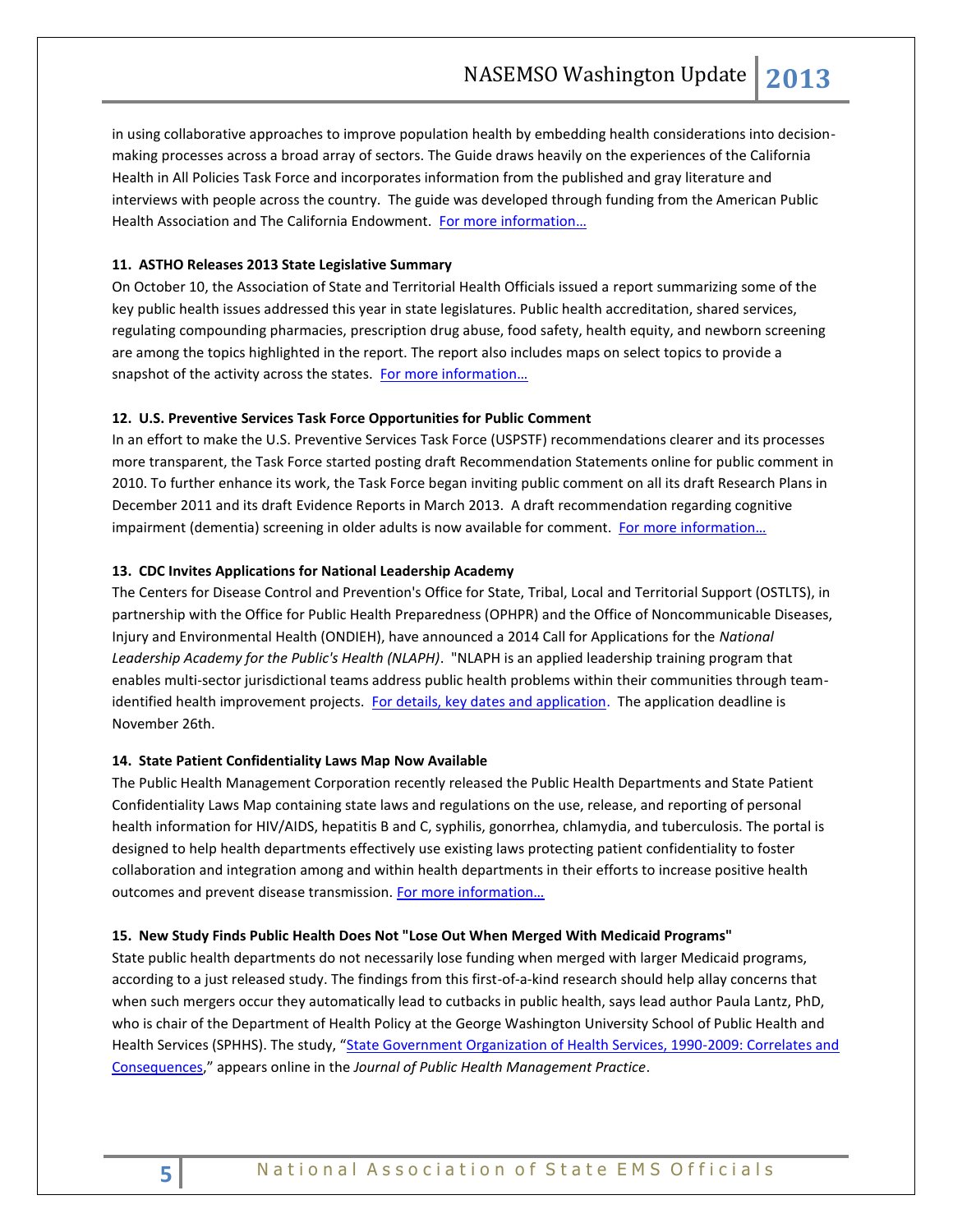## **16. NQF Seeks Nominations for Behavioral Health Panel to Focus on Performance Measures**

Under contract with the Department of Health and Human Services, the National Quality Forum (NQF) will review new and existing performance measures that focus on behavioral health, addressing conditions such as depression, bipolar disorder, and attention deficit hyperactivity disorder (ADHD), as well as adolescent screening for behavioral health disorders. NQF can catalyze improvement by endorsing performance measures that address these behavioral health conditions. NQF encourages members to submit nominations for this project's Steering Committee. Please visit the [NQF nominations page](http://nqf.informz.net/z/cjUucD9taT0zNjA0MjYxJnA9MSZ1PTEwNDMwNzQ3MjYmbGk9MTk3OTQyMTE/index.html) to learn about our process or [submit a nomination.](http://nqf.informz.net/z/cjUucD9taT0zNjA0MjYxJnA9MSZ1PTEwNDMwNzQ3MjYmbGk9MTk3OTQyMTI/index.html) There are several additional opportunities for members to get involved in this work, including:

- Submitting a measure or measure concept;
- Attending Committee in-person and web meetings;
- Commenting on draft recommendations detailed in each project's technical report; and
- Voting on measures recommended by the committee.

# **17. New HHS Approved Guidance: Considerations for Anthrax Vaccine Adsorbed Post-Exposure Prioritization**

On behalf of the federal government, the U.S. Department of Health and Human Services, Centers for Disease Control and Prevention recently released the guidance document "Considerations for Anthrax Vaccine Adsorbed Post-Exposure Prioritization". The guidance provides a risk-based approach to governors, mayors, homeland security advisors, public health officers, emergency managers, and other public officials for providing anthrax vaccine as post-exposure prophylaxis for the entirety of an effected community in the event of an anthrax attack. The Department of Homeland Security (DHS) participated in the development of this guidance, and incorporated feedback from the state, local, tribal and territorial (SLTT) Government Coordinating Council. As a DHS stakeholder, this guidance is being provided for your information. For additional information or questions, contact the DHS Office of Health Affairs at [healthaffairs@hq.dhs.gov.](mailto:healthaffairs@hq.dhs.gov) The document has been posted at NASEMSO's [DP Resource](http://www.nasemso.org/Projects/DomesticPreparedness/National-InternationalResources.asp) page.

#### **18. USFA Posts Guidance on Active Shooter and Mass Casualty Incidents**

The U.S. Fire Administration (USFA) recently posted a fire and emergency medical services (EMS) resource that can be used to support planning and preparation for active shooter and mass casualty incidents. These complex and demanding incidents may be well beyond the traditional training and experience of the majority of firefighters and emergency medical technicians. USFA offers this guide as one source of many available for the public safety community, but it takes into consideration the diverse local service levels available across America. In developing the guide, USFA consulted with individuals and groups engaged in fire and pre-hospital emergency medical services, law enforcement, and hospital medical and trauma care. We also consulted with public safety organizations and numerous federal agencies. *Fire/Emergency Medical Services Department Operational Considerations and Guide for Active Shooter and Mass Casualty Incidents* September 2013. [For more information…](http://www.usfa.fema.gov/fireservice/ops_tactics/disasters/)

## **19. FSF Provides Free Video Training on Active Shooter Response**

Th[e Firefighters Support Foundation](http://www.fireengineering.com/topics/firefighters-support-foundation.htm) [\(FSF\)](http://www.fireengineering.com/topics/fsf.htm) has released its newest free video program, *[Active Shooter](http://www.fireengineering.com/articles/print/volume-164/issue-8/features/lone-wolf-active-shooter-attack-on-texas-public-safety-building.html) Response: The Rapi[d Treatment](http://www.fireengineering.com/topics/treatment.htm) Model*. This 30-minute video program and accompanying 29-slide PowerPoint presentation compose an introduction to the third generation of active shooter response. Unlike previous approaches, the Rapid Treatment Model specifically integrates [fire/EMS](http://www.fireengineering.com/topics/fire-ems.htm) with the [law](http://www.fireengineering.com/topics/law.htm) enforcement response, and the focus is on getting aid to the wounded within the golden hour, even while law enforcement is still clearing the structure. It allows EMS personnel to work in a safe, secured zone simultaneously with law enforcement clearing, and it does not demand complicated cross-training between the agencies. Unlike the now standard model of response teams followed by [rescue teams,](http://www.fireengineering.com/topics/rescue-team.htm) or high-training approaches like TEMS or TCCC, the Rapid Response Model allows EMS and police agencies to focus on what they already do best, and not try to make, for example, firefighters or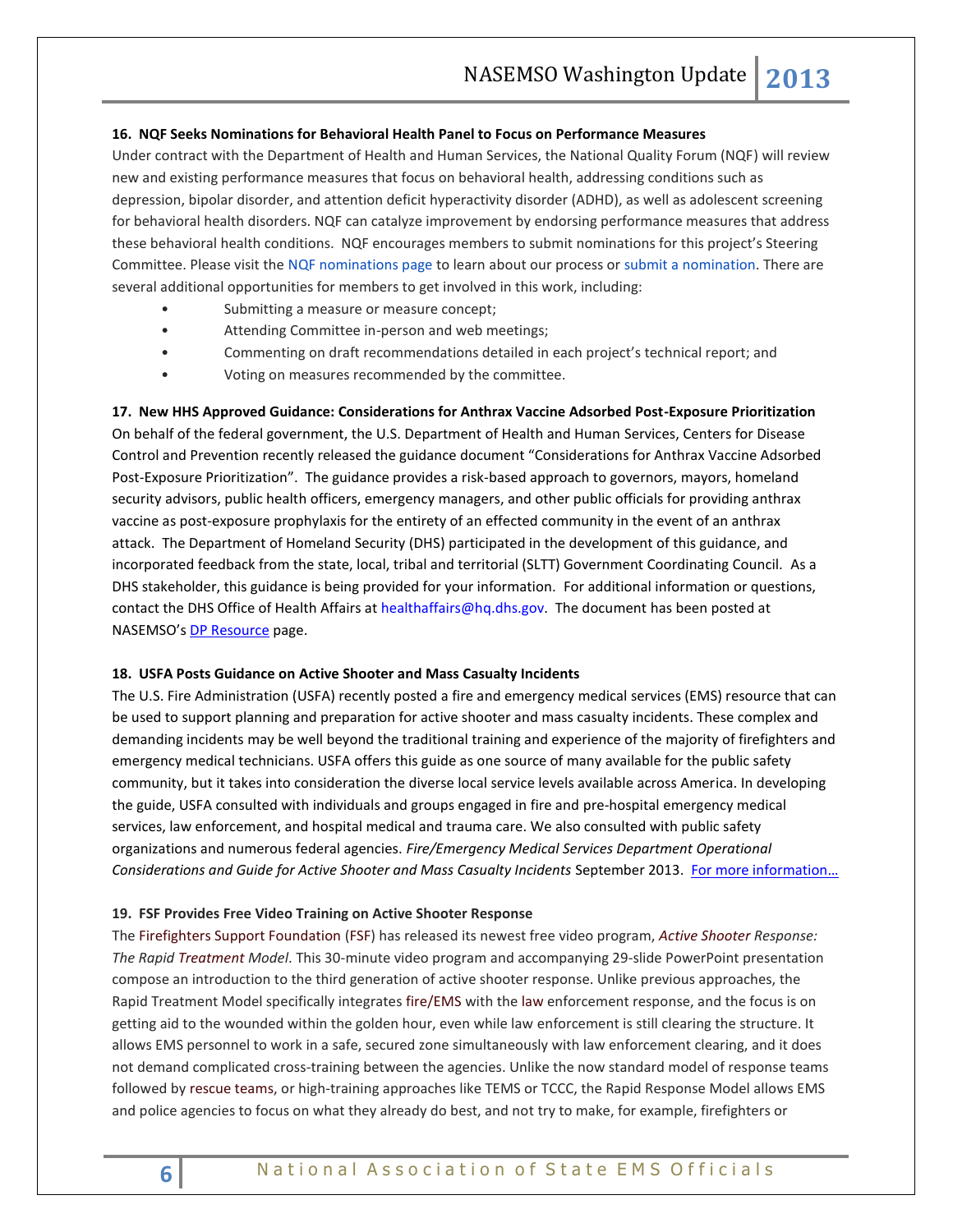[paramedics](http://www.fireengineering.com/topics/paramedics.htm) into tactical personnel nor police officers into medical treatment experts. The conceptual foundation for the Rapid Response Model is that th[e shooter](http://www.fireengineering.com/articles/print/volume-163/issue-4/departments/fire-service_ems/responding-to-active-shooter-incidents.html) is usually dead or kills himself when law enforcement arrives onscene. The main problem at most of these rapid mass murder scenes is getting aid to the wounded as [fast](http://www.fireengineering.com/topics/f.a.s.t.htm) as possible, without waiting for the "all clear," while keeping EMS personnel safe. The Rapid Treatment Model borrows two easily implemented concepts from the military--the Forward Operating Base and the Casualty Collection Point- to accomplish this goal. Download the PPT **[HERE](http://downloads.pennnet.com/fefsf/docs/Active-Shooter-v4.ppt)** and video **[HERE](http://downloads.pennnet.com/fefsf/Active_Shooter_Response.mpg.zip)**.

In related news, the Advanced Law Enforcement Rapid Response Training (ALERRT) Center at Texas State University - San Marcos was created in 2002 as a partnership between the University, the San Marcos Police Department and the Hays County Sheriff's Office to address the need for active shooter response training for law enforcement first responders. In the last ten years, the ALERRT Center has trained more than 50,000 police officers nationwide in dynamic, force-on-force scenario-based training, with more than \$27 million in state and federal grant funding. Level II Training focuses on the immediate, life-saving medical aid which police officers can provide before EMS arrives and/or when EMS systems are overwhelmed. [For more information on AL](http://alerrt.org/)ERRT… EMS agencies and local law enforcement partners are strongly encouraged to coordinate active shooter training scenarios to support a more effective response. Additional information is available in an ALERRT white paper, United States [Active Shooter Events from 2000 to 2010: Training and Equipment Implications.](http://alerrt.org/files/research/ActiveShooterEvents.pdf)

# **20. PTSD Treatment for Flight 93 Responders**

In September, Laurie Breyer of NIOSH and manager of communications & outreach for the World Trade Center Health Program gave an interview with a Pittsburgh NPR affiliate on coverage offered by the program. She explains in the interview that responders can receive coverage for PTSD, anxiety, depression, and substance abuse. Coverage even extends to airway diseases, digestive disorders, and more than 50 forms of cancer. Hear the full interview at [http://wesa.fm/post/ptsd-treatment-flight-93-responders.](http://wesa.fm/post/ptsd-treatment-flight-93-responders)

# **21. FEMA Announces New NDRF Course**

The Federal Emergency Management Agency (FEMA) announces Course IS-2900 National Disaster Recovery Framework (NDRF) Overview. This course is an introduction to NDRF, the new national framework for efficient and timely disaster recovery operations. It describes the NDRF, gives examples of its use in recent disasters, explains the roles various stakeholders from the whole community have in recovery following a disaster, and outlines the assistance available to local communities and their partners. The course is available online and uses videos and examples to show how recovery operates within the NDRF. For more information...

In related news, FEMA has also announced the 2014 course schedule for K0146 – Homeland Security Exercise Evaluation Program (HSEEP): Basic Course. Courses are conducted online in eight, two hour blocks, (16 total hours), four days a week, for two consecutive weeks. They will be conducted from 1:00-3:00 p.m. EST. For more [information…](http://training.fema.gov/EMIGrams/2013/1003%20-%20Training%20Opportunity%20-%20K0146%20HSEEP%20FY14_Training%20Announcement.pdf)

# **22. NIOSH Revises IDLH Methodology**

Since the establishment of the original Immediately Dangerous to Life or Health (IDLH) values in 1974, the National Institute for Occupational Safety and Health (NIOSH) has continued to review available scientific data to improve the methodology used to derive acute exposure guidelines, in addition to the chemical-specific IDLH values. The OSHA regulation (1910.134(b)) defines the term as "an atmosphere that poses an immediate threat to life, would cause irreversible adverse health effects, or would impair an individual's ability to escape from a dangerous atmosphere." (Examples include smoke or other poisonous gases at sufficiently high concentrations.) NIOSH has just released Current Intelligence Bulletin (CIB) 66, "Derivation of Immediately Dangerous to Life or Health (IDLH)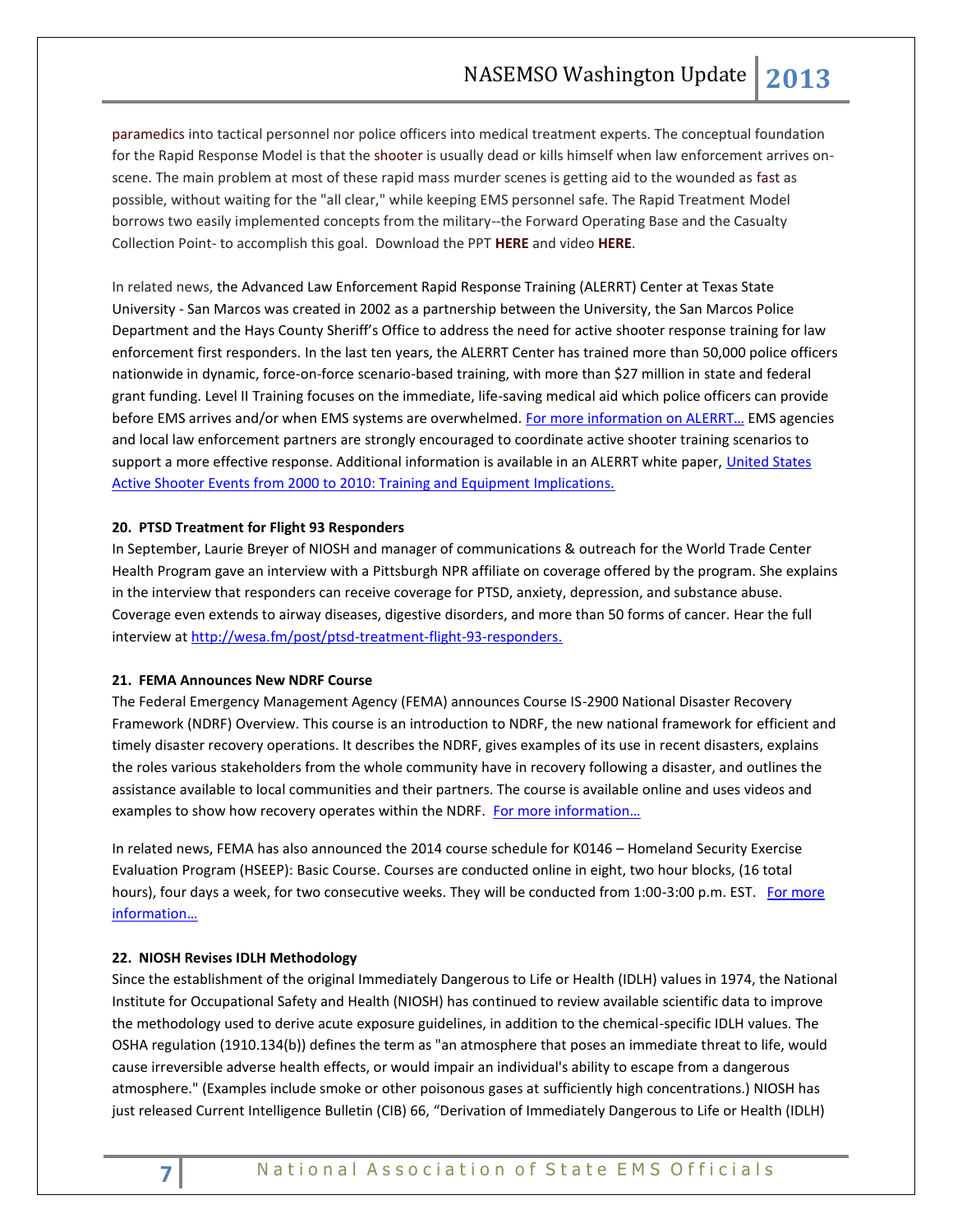Values." The primary objective of this CIB is to present a methodology, based on the modern principles of risk assessment and toxicology, for the derivation of IDLH values, which characterize the health risks of occupational exposures to high concentrations of airborne contaminants. The intent of this document is not only to update the IDLH methodology used by NIOSH to develop IDLH values based on contemporary risk assessment practices, but also to increase the transparency behind their derivation. The increased transparency will provide occupational health professionals, risk managers, and emergency response personnel additional information that can be applied to improve characterization of the hazards of high concentrations of airborne contaminants. For more [information…](http://www.cdc.gov/niosh/docs/2014-100/pdfs/2014-100.pdf)

# **23. EMSC Grantee releases Pediatric Disaster Triage Online Lesson**

Connecticut EMS for Children Targeted Issue Grantee Dr. Mark Cicero released Pediatric Disaster Triage: Doing the Most Good for the Most Patients in the Least Time This resource comes as a result of the Health Resources and Services Administration's (HRSA) federal EMSC Program which funds EMSC Targeted Issue (TI) grants to states and accredited schools of medicine "to identify new approaches in the provision of the best possible emergency care for children throughout the nation." In addition, this project typically provides a valuable service to the entire nation. Dr. Cicero's resource targets prehospital providers with a course containing five narrated modules which discuss the following:

- \* Recognizing a Disaster
- \* Disaster Triage Rationale
- \* Pediatric Triage Considerations
- \* Triage Methodologies (JumpSTART, SMART, SALT, & Clinical Decision Making)
- \* Special Triage Decisions

[For more information…](http://ncdmph.usuhs.edu/NewsEvents/NewsandEvents.htm)

# **24. CDC Outlines Threats Caused by Antibiotic Resistance**

The growing threat of antibiotic resistance is well known to US clinicians, but until now, the true scope of the problem has been unclear. A new report by the Centers for Disease Control and Prevention (CDC) provides some clarity, noting that every year, more than 2 million people in the United States become infected with organisms that are resistant to antibiotics, leading to considerable disability, death, and economic cost. *Antibiotic Resistance Threats in the United States, 2013*, presents the first snapshot of dangers posed by antibiotic-resistant organisms in the United States, categorizing these hazards as urgent, serious, or concerning. For more information...

# **25. Medical Preparedness the Focus of State Homeland Security Grants**

HR1791 was passed by the House Committee on Homeland Security on Oct 29, 2013. This bill does not authorize new funding but rather clarifies that grant funds under the State Homeland Security Grants program and Urban Area Security Initiative Program can be used to enhance medical preparedness and purchase of medical countermeasures. This bill would enhance medical preparedness, medical surge capacity and mass prophylaxis capabilities including medical kits and diagnostics sufficient to protect first responders, their families and immediate victims from a chemical or biological event. [For more information…](http://www.hstoday.us/single-article/bill-to-ensure-preparedness-in-times-of-disaster-passes-house-hs-committee/079194cf2e3749707295c096eb229784.html)

# **26. IOM Workshop to Focus on the Impact of the ACA on US Preparedness**

With many elements of the Affordable Care Act (ACA) going into effect in 2014, and the establishment of many new rules and regulations, there have been and will continue to be significant changes to the U.S. health system. However, it is not clear what impact these changes will have on medical and public health preparedness programs around the country. As funding for these programs continues to decline, leveraging changes in health care delivery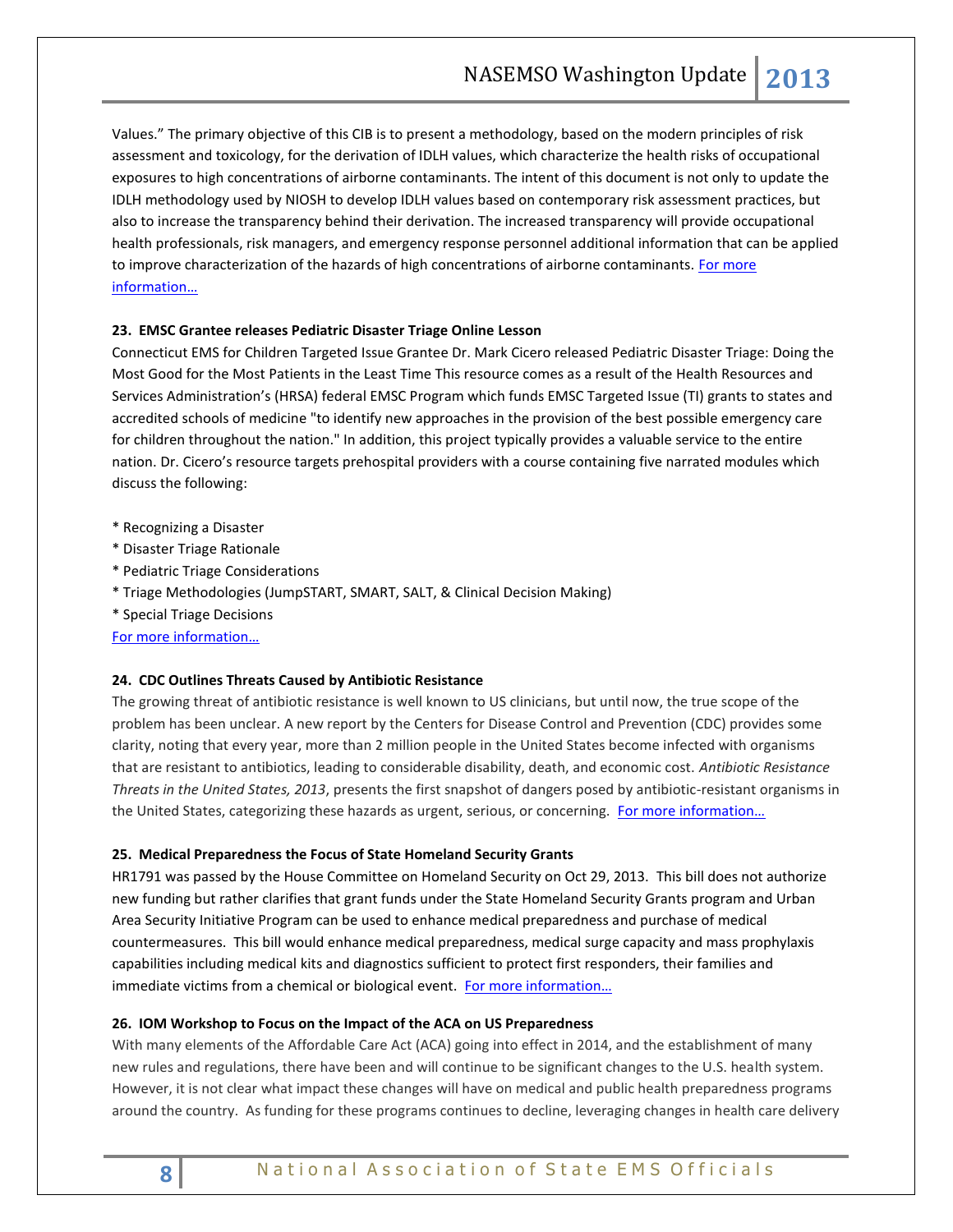and structure to enhance and increase individual and community preparedness becomes even more important. An upcoming workshop sponsored by the Institute of Medicine (IOM) will examine how the changes to the health system as a result of the ACA may impact the medical and public health preparedness programs across the nation, and how the ACA provisions may be leveraged to strengthen the resilience of the medical and public health preparedness systems. Beginning with discussions on changing financing and delivery, and moving to more detailed conversations on roles and potential within threat identification and information technology infrastructure, participants will examine current and future opportunities for protecting the nation's health in disasters through new relationships and more integrated care. The session will be held November 18-19 in Washington DC. For more information...

# **27. CoAEMSP Webinar Now Available: Airway Competency**

On September 11 the CoAEMSP hosted the most popular webinar to date - the CoAEMSP's recommendation for airway competency. Dr. Murray Kalish and Mr. Gordy Kokx shared with everyone the WHY behind CoAEMSP developing the recommendation for airway management, the HOW it arrived at its recommendation, and the WHAT of the recommendation for airway competency. In case you missed it, you ca[n access the webinar here.](http://coaemsp.org/Standards.htm) Answers to the questions asked during the webinar *Recommendation on Airway Management Competency* have been compiled in this new [FAQs PDF document.](http://r20.rs6.net/tn.jsp?e=001DnvyvSJk-QbZRYo5JaaHg-lE4sniRnawBvlWt3ZW5zB9tz6J8hQNQ7eIfxUeybEodakMngHFV2LHBbcE9qQfrlZc_fmlarMn0XENBgA4oCkNxianN8W2xglIn1ohGhUesVXyc_7TUTSDP2D2VOEurNJg8WnfeTfQwiM6eD1UR8d5B26aIgF_V1wOd6jPxsaFIdnL6ed3C3uJC5Vyq1C6vQ==)

Find answers to questions concerning:

- The Recommendation
- Team Approach to Airway Competency
- Documentation
- ASA Resolution
- Encounter Combinations
- Best Practices
- Research
- and more

Additional Airway Management resources are also available on ou[r website:](http://r20.rs6.net/tn.jsp?e=001DnvyvSJk-QYD9-v9CT4fZJtF0SBnmjNl9FDfgZVxb_JnM2o49QammsxN8b-1wV8C6cRHrNY5BNgMbxzl9oNKU61yIKjNPCtvXt8q-YT2fhx3LaZqupgqKs7-9pb3gS7n)

- Airway Management Recommendation
- Definition of Airway Competency
- Airway Management Bibliography
- Webinar: Recommendation on Airway Competency
- **•** Slides: Recommendation on Airway Competency

# **28. Helmet Technology Emerging as Greater Safety Consideration in EMS**

EMS is a dangerous job and ambulances are involved in over 10,000 accidents annually with a fatality being reported every few weeks. Head injuries can occur inside the ambulance due to the unrestrained paramedic hitting their head on hard surfaces inside the ambulance during traffic accidents. B2 Helmets is pleased to announce the introduction of the EMT1, a helmet designed to protect paramedic professionals who need head protection inside and outside of the ambulance. The EMT1 is designed to help protect paramedics in this dangerous environment and is the only helmet built to a motor-vehicle safety standard – DOT FMVSS 218. The helmet is lightweight (1.5 pounds) and compact (1.5 inches thick) yet offers advanced energy management protection. The EMT1's Carbon/Kevlar shell and advanced F1 liner system provide outstanding protection against impacts and shell penetration. The helmet's compact design enables the helmet to be used outside the ambulance even in tight and confined spaces without interfering with performance. The helmet's chinstrap system features a padded, quick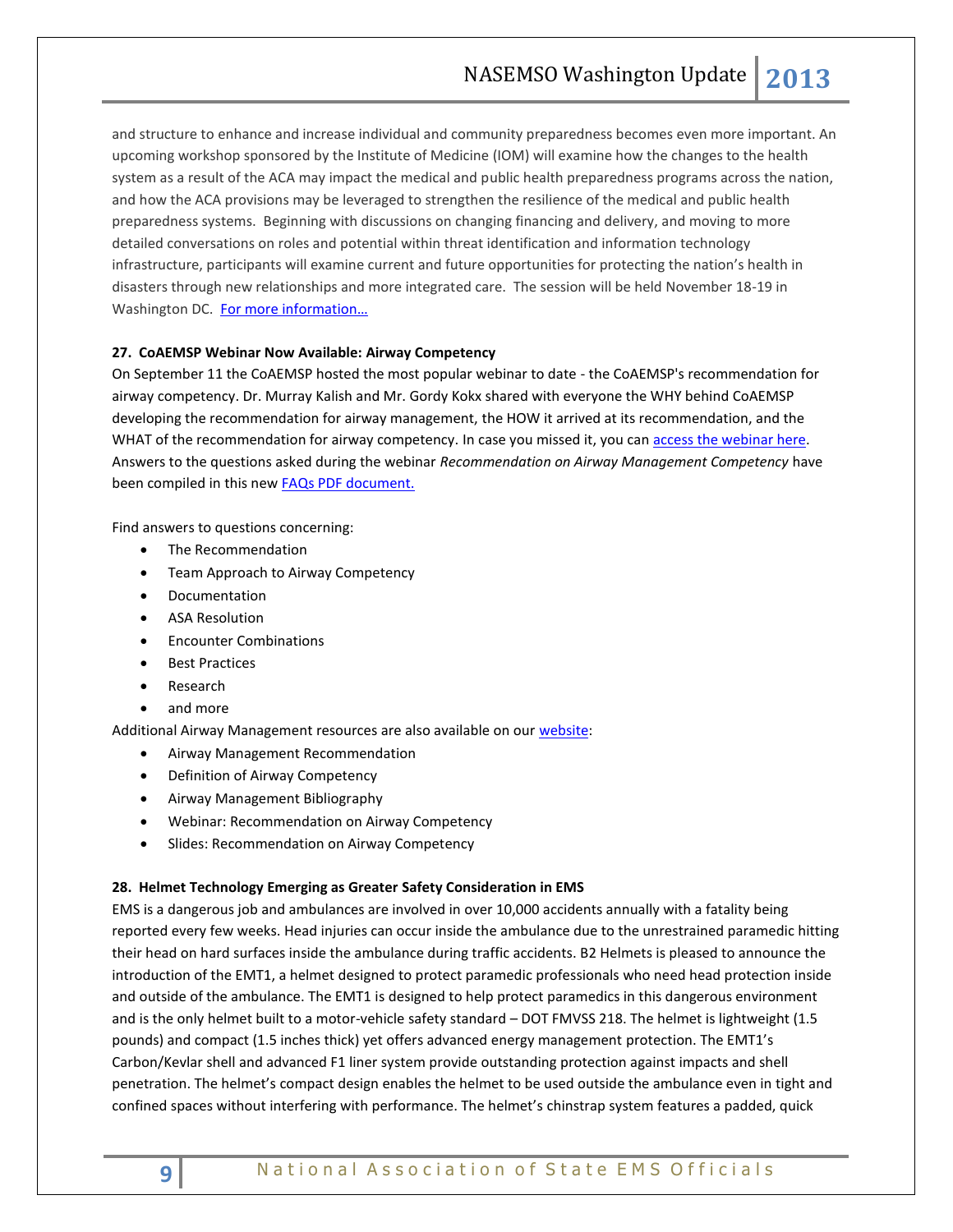release buckle and allows complete access to the ears for stethoscope and communications. The 3MM double curved polycarbonate visor protects the eye area, allows for eyeglasses and includes a nose cutout that can accommodate respirators. In addition, there is an available mounting kit that allows an LED Fox Fury TX-1 light to be attached to the helmet for night use. Additional information is available a[t www.headprotech.com.](http://www.headprotech.com/)

## **29. EMS Response Times Increased Following Ambulance Crashes in Tulsa**

According to th[e NBC Affiliate](http://www.kjrh.com/subindex/about_us) in Tulsa, OK, Tulsa city councilors recently decided to lengthen ambulance response times by two minutes rather than see a doubling monthly municipal rate for emergency services. The vote pushes ambulances' emergency response time from 8 minutes 59 seconds to 10 minutes and 59 seconds. Cutting down on the number of ambulance accidents is one reason why the Emergency Medical Services Authority (EMSA) says it needs to extend how long it takes an ambulance to get to an emergency. EMSA ambulances have been involved in 38 crashes with other vehicles since January. There are 45 ambulances in the EMSA fleet. The entire fleet averages 750,000 miles per year. On average an ambulance is in an accident with another car every 15,000 miles. Of those accidents, 70% of the time the ambulance wasn't running lights and sirens. EMSA says its numbers are higher because they believe they are busier. Read the full story...

# **30. GAO Report Highlights V2V Technology**

As the National Highway Traffic Safety Administration (NHTSA) prepares to make a highly-anticipated decision by the end of this year on whether to require automakers to install vehicle-to-vehicle (V2V) crash avoidance technologies in new cars, the Government Accountability Office (GAO) released a report on Friday examining the potential benefits and challenges associated with V2V implementation. Several challenges were identified by GAO and are being addressed by U.S. DOT in collaboration with the automotive and ITS industries, including:

- finalizing the technical framework and management framework of a V2V communication security system;
- ensuring that the possible sharing with other wireless users of the 5.9 GHz radio-frequency spectrum used by V2V communications will not adversely affect V2V technology's performance;
- ensuring that drivers respond appropriately to warnings of potential collisions;
- addressing the uncertainty related to potential liability issues posed by V2V technologies; and
- addressing any concerns the public may have, including those related to privacy.

GAO also noted that U.S. DOT and the automobile industry are analyzing the total costs associated with V2V technologies, including the costs of both in-vehicle components and a V2V communication security system. The full report is online [here.](http://www.gao.gov/assets/660/658709.pdf)

# **31. NTSB Finds Lack of Advanced Planning a Factor in Fatal Parade Float Accident**

A fatal accident in which a freight train struck a parade float in Texas last November was caused by the failure of both the city and the parade organizer to address the risks associated with routing a parade through an active grade crossing, the National Transportation Safety Board said today. Four veterans were killed in the tragedy. The NTSB concluded that the noise generated by the parade, combined with the float driver's expectation of safety, likely reduced his ability to hear or properly interpret the grade crossing system warning bells and lights, as well as the train horn. A synopsis of the NTSB report, including the probable cause, findings, and a complete list of the safety recommendations, is available at [http://go.usa.gov/WBTR.](http://go.usa.gov/WBTR) The full report will be available on the website in several weeks.

# **32. NIH and CDC Launch Registry for Sudden Death in Younger Populations**

A registry of deaths in young people from conditions such as heart disease and epilepsy is being created to help researchers define the scope of the problem and set future research priorities. The National Institutes of Health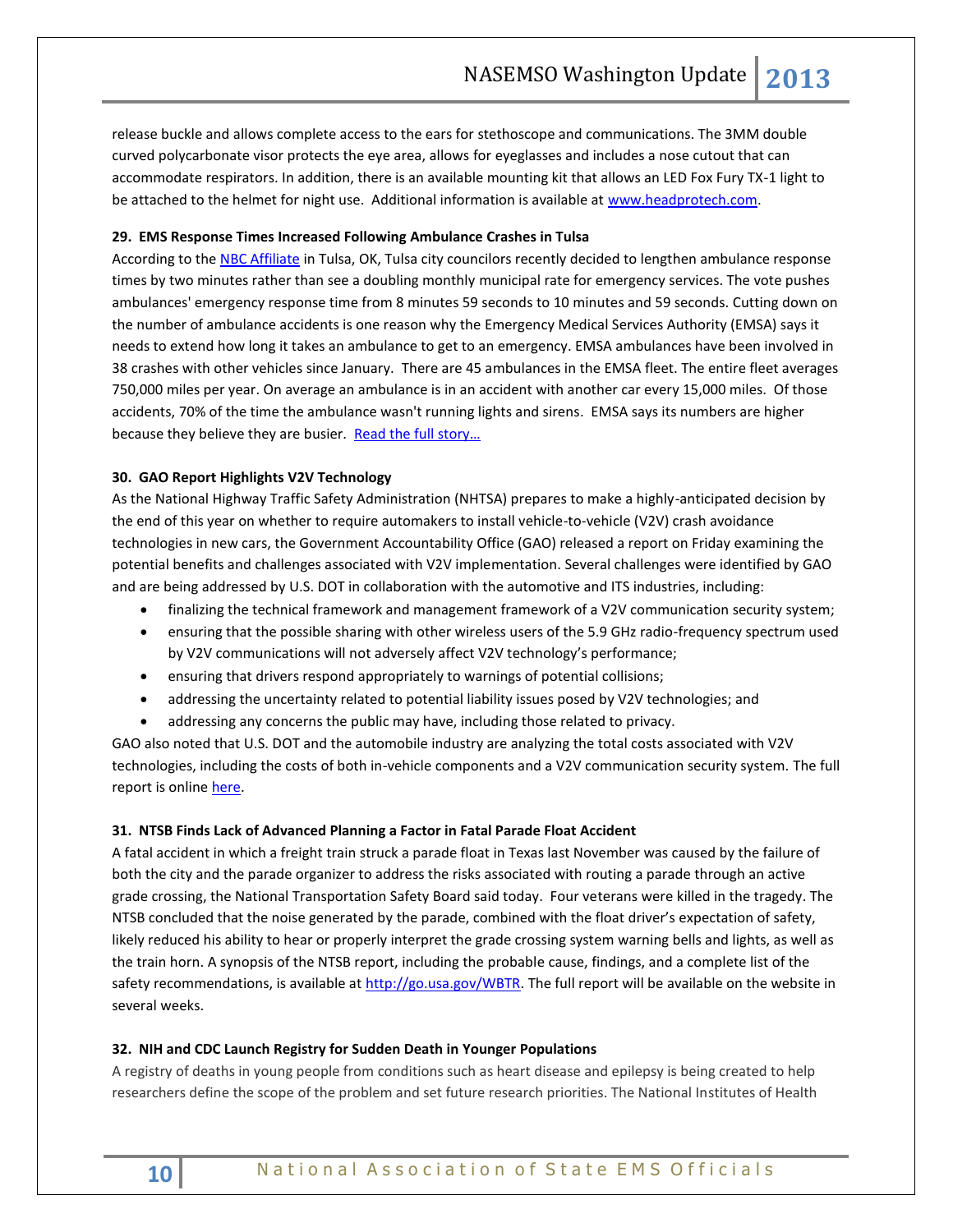and the Centers for Disease Control and Prevention are collaborating to create the Sudden Death in the Young Registry. The registry will estimate the incidence of sudden death in infants, children, and young adults by collecting comprehensive data on each recorded case. The registry is an expansion of the CDC's Sudden Unexpected Infant Death Case Registry, which currently tracks sudden unexpected deaths in children up to age 1 in nine states. State public health agencies will be able to apply to the CDC to participate in the registry in 2014. The registry will track all sudden unexpected deaths in youths up to age 24 in as many as 15 states or major metropolitan areas. Child death review teams from each state will examine findings from death scene investigations and will review and compile information from medical records, autopsy reports, and other pertinent data sources for each case. A panel of medical experts, medical examiners, and forensic pathologists will help to develop and guide the implementation of standardized autopsy protocols and case definitions. For more [information…](http://www.nih.gov/news/health/oct2013/nhlbi-24.htm)

# **33. Final Rule Authorizes New Safety Standards for Bassinets and Cradles**

The Danny Keysar Child Product Safety Notification Act, Section 104 of the Consumer Product Safety Improvement Act of 2008 (CPSIA), requires the United States Consumer Product Safety Commission (Commission or CPSC) to promulgate consumer product safety standards for durable infant or toddler products. These standards are to be "substantially the same as" applicable voluntary standards or more stringent than the voluntary standard if the Commission concludes that more stringent requirements would further reduce the risk of injury associated with the product. The Commission is issuing a safety standard for bassinets and cradles in response to the direction under Section 104(b) of the CPSIA. [For more information…](https://www.federalregister.gov/articles/2013/10/23/2013-24203/safety-standard-for-bassinets-and-cradles)

#### **34. Acetaminophen Recall- Potential Defect with Co-packaged Oral Syringe**

The Perrigo Company announced that it has initiated a voluntary, nationwide product recall to the retail level of 18 batches of its acetaminophen infant suspension liquid, 160 mg/5 mL, sold in 2 oz. and 4 oz. bottles with syringes in a box under store brand products including Babies R Us, Care One and more (refer to the [Firm Press Release](http://links.govdelivery.com/track?type=click&enid=ZWFzPTEmbWFpbGluZ2lkPTIwMTMxMTAyLjI0NzkxNTUxJm1lc3NhZ2VpZD1NREItUFJELUJVTC0yMDEzMTEwMi4yNDc5MTU1MSZkYXRhYmFzZWlkPTEwMDEmc2VyaWFsPTE2OTYwOTY1JmVtYWlsaWQ9a3JvYmluc29uQGFzbWlpLm5ldCZ1c2VyaWQ9a3JvYmluc29uQGFzbWlpLm5ldCZmbD0mZXh0cmE9TXVsdGl2YXJpYXRlSWQ9JiYm&&&100&&&http://www.fda.gov/Safety/Recalls/ucm373338.htm?source=govdelivery&utm_medium=email&utm_source=govdelivery) for full list of affected brand names and products). The recall is being initiated because of the remote potential that a small number of packages might contain an oral dosing syringe without dose markings. Using an oral syringe without dose markings can result in inaccurate dosing, especially in infants who could mistakenly get too high a dose. If the oral dosing device contained in the package has dose markings (for 1.25 mL, 2.5 mL, 3.75 mL, and 5 mL), no action is required, and the consumer can continue to use the product consistent with the label instructions. If the package contains an oral dosing device that does not have dose markings, the consumer should not use the product and should call Perrigo's Consumer Affairs Department, toll free, 1-800-719-9260. [For more](http://www.fda.gov/Safety/MedWatch/SafetyInformation/SafetyAlertsforHumanMedicalProducts/ucm373404.htm)  [information…](http://www.fda.gov/Safety/MedWatch/SafetyInformation/SafetyAlertsforHumanMedicalProducts/ucm373404.htm)

#### **35. Cardiac Arrests in Schools: Assessing Use of AEDs on School Campuses**

According to the American Red Cross and American Heart Association, sudden cardiac arrest is one of the leading causes of death in the U.S. It can happen to anyone, anytime, anywhere and at any age. The news has brought this point home many times, with stories of young athletes who have collapsed on the playing field. An AED is the only effective treatment for restoring a regular heart rhythm during sudden cardiac arrest and is easy to operate for someone with no medical background. Researchers in Michigan conducted a study about sudden cardiac arrest in schools, using data compiled over six years. They found out of 47 individuals in these schools who did experience cardiac arrest, only 15 survived. However, survival rates were three times greater when an AED was used. Most of the affected individuals were over 19 years old, and one-third of the events happened outside of normal school hours. Many states "urge" or "encourage" placement but do not mandate AEDs. So far, only two states address AEDs specifically in a school or school-related environment. Maryland now requires every high school and schoolsponsored athletic event have an AED available, and Arkansas secured funds for a medical emergency response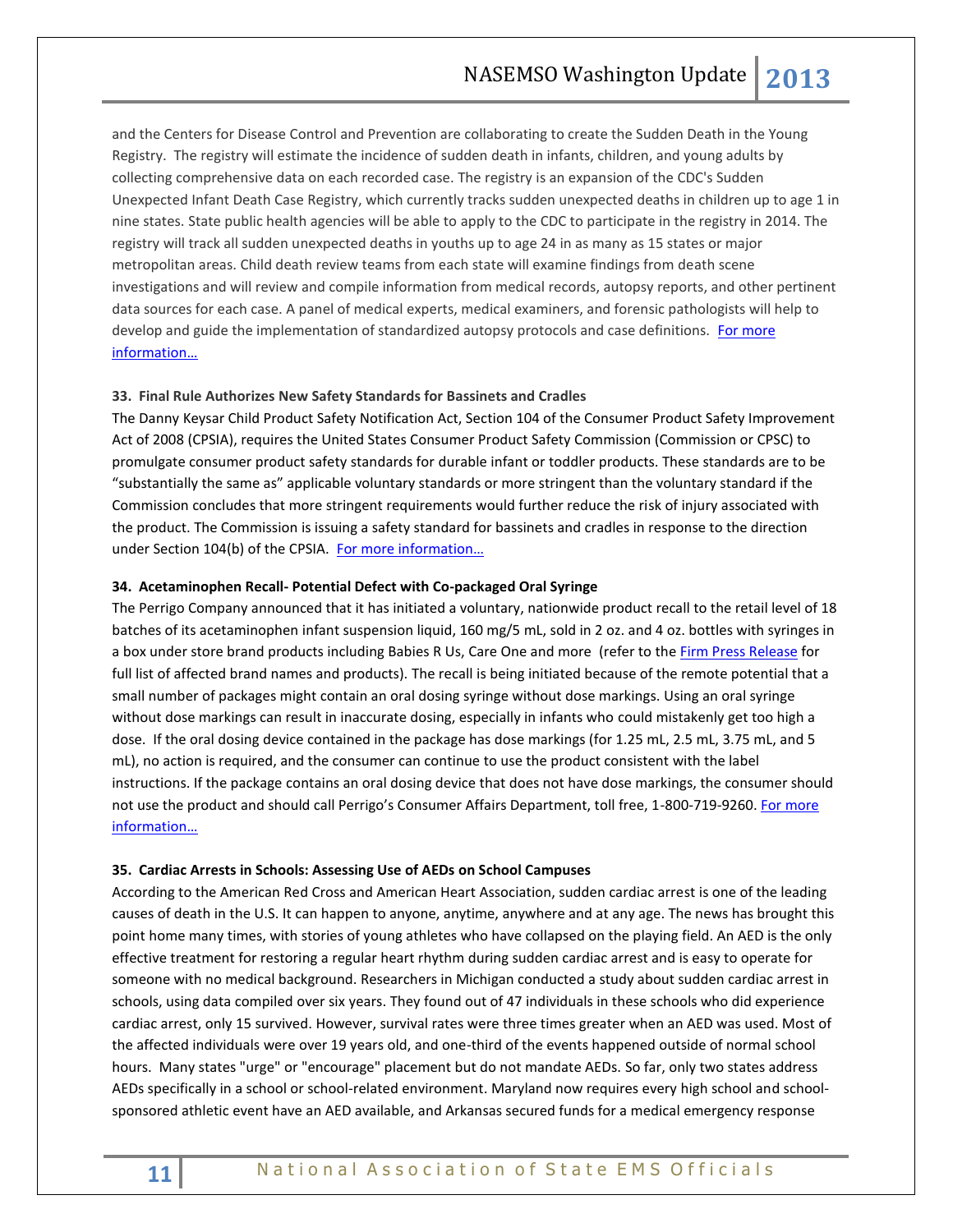plan in schools to assure AEDs are placed appropriately and staff and students are trained properly. For more [information…](http://www.resuscitationjournal.com/article/S0300-9572(12)00803-9/abstract)

## **36. IOM Releases New Report on Sports Related Concussions in Youth**

Despite growing awareness of sports-related concussions and campaigns to educate athletes, coaches, physicians, and parents of young athletes about concussion recognition and management, confusion and controversy persist in many areas. The Institute of Medicine (IOM) and the National Research Council formed an expert committee to review the science of sports-related concussions in youth from elementary school through young adulthood, as well as in military personnel and their dependents. The committee's report recommends actions that can be taken by a range of audiences – including research funding agencies, legislatures, state and school superintendents and athletic directors, military organizations, and equipment manufacturers, as well as youth who participate in sports and their parents – to improve what is knows about concussions and to reduce their occurrence. The report finds that while some existing studies provide useful information, much remains unknown about the extent of concussions in youth; how to diagnose, manage, and prevent concussions; and the short- and long-term consequences of concussions as well as repetitive head impacts that do not result in concussion symptoms. For [more information…](http://www.iom.edu/Reports/2013/Sports-Related-Concussions-in-Youth-Improving-the-Science-Changing-the-Culture.aspx)

## **37. CDC Offers Guidelines on Managing Food Allergies in Schools, Early Child Care**

Clinicians with young food-allergic patients may want to have a look at a free publication from the CDC, "Voluntary Guidelines for Managing Food Allergies in Schools and Early Care and Education Programs." The 100-page document emphasizes partnerships among parents, school authorities, and clinicians as a way to prevent emergencies. It also offers actions that, for example, school nurses and doctors can take to help manage the problem. [For more information…](http://www.cdc.gov/healthyyouth/foodallergies/pdf/13_243135_A_Food_Allergy_Web_508.pdf)

## **38. NOSORH Prepares to Celebrate National Rural Health Day**

The National Organization of State Offices of Rural Health (NOSORH) is busy putting the final touches on plans to "Celebrate the Power of Rural" as *National Rural Health Day* (November 21, 2013) quickly approaches. And just as it has in years past, those plans include offering a series of free webinars featuring representatives from various State Offices of Rural Health and several *National Rural Health Day* partners highlighting the good work being done across the nation to address rural health concerns. A complete list of our [2013 National Rural Health Day](http://celebratepowerofrural.org/?page_id=1031)  [Webinars,](http://celebratepowerofrural.org/?page_id=1031) including times, featured speakers and registration information, is now available in the [Resources](http://celebratepowerofrural.org/?page_id=129) section of the [National Rural Health Day website.](http://celebratepowerofrural.org/)

#### **39. Skully Demonstrates GPS, Rear-view Camera in Motorcycle Helmets**

Helmets are taking the next great leap forward and have begun to merge technology with safety. Heads Up Displays are under development on helmets in the U.K. (Bike-Hud) and Russia (Live-Map AR Moto) but Skully will soon be beta-testing a DOT/ECE compliant helmet for the U.S. market. It certainly won't be long before ITS technology becomes part of the technology suite. According to Skully's press materials, the display is not in the rider's primary field of vision, and appears as if it were floating 6 meters ahead. The helmet runs a modified version of the Android operating system, which comes loaded with navigation and Bluetooth connectivity. With the helmet paired to a smartphone through Bluetooth, the rider can use voice command to make phone calls and start music playback. The heads-up display can also show the image from an integrated rear-view camera. Skully notes that this camera has a 180-degree field of vision, so the rider can also see when it is safe to change lanes. [For more information…](http://news.cnet.com/8301-17938_105-57607680-1/skully-demonstrates-gps-rear-view-camera-in-motorcycle-helmet/)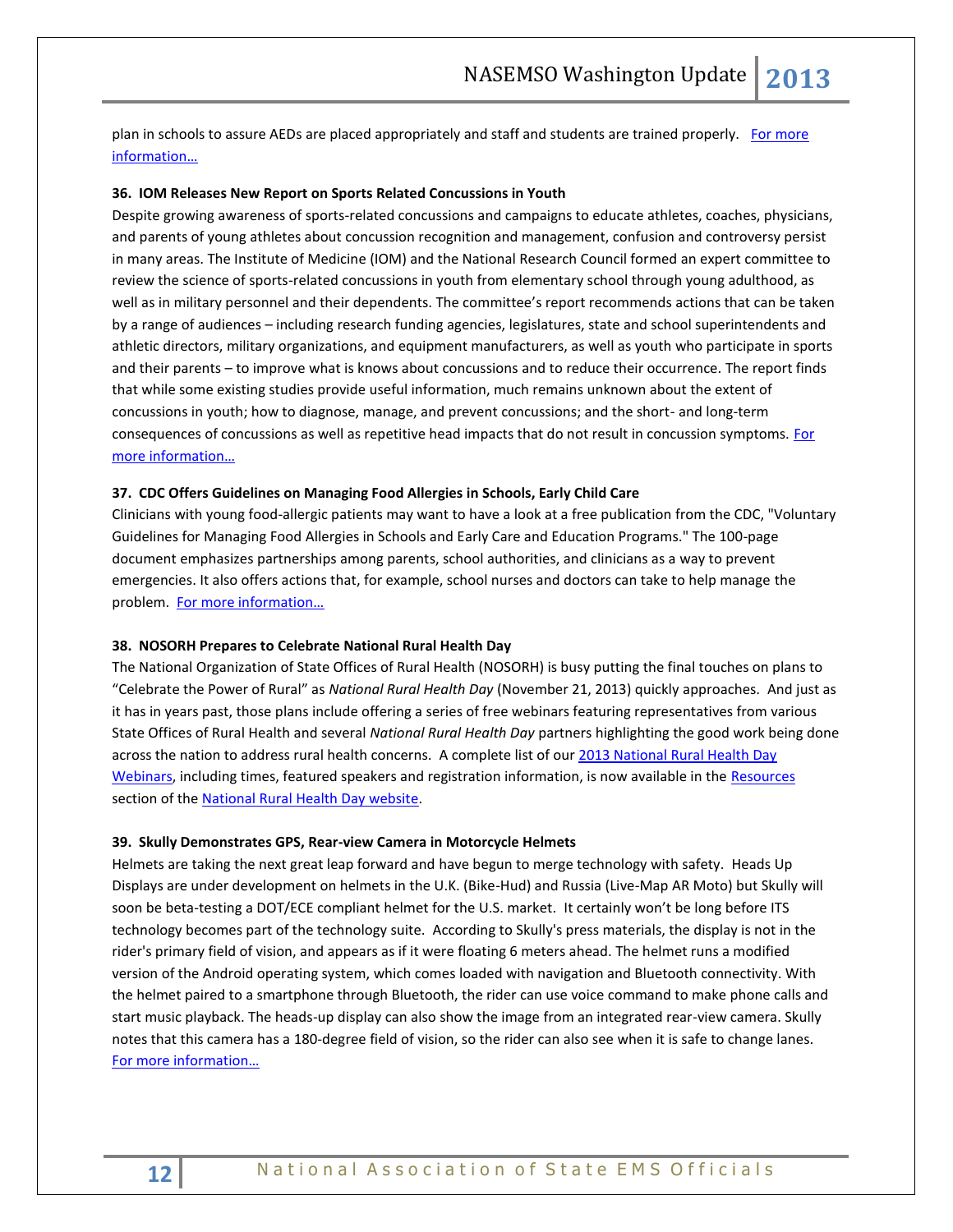In related news, ICEdot has introduced a bicycle helmet sensor that notifies contacts after a crash. This is its first foray into crash detection and auto-notification. The sensor used comes from SenseTech, and is full of accelerometers that detect motion, changes in forces and impacts. In other words, it can tell if a rider begins to fall, and if that fall ends with a head impact. Such an event sets off the sequence that ends in a text to the rider's emergency contacts. It works in conjunction with an app on a Bluetooth-enabled phone and ICEdot's online database to inform emergency contacts in the event of a crash, sending a text message with the rider's last known GPS coordinates and information about the severity of the crash itself. For more information...

# **40. NIH Funded Study Shows Promise in Treating Alcohol Dependence**

The generic anticonvulsant medication gabapentin shows promise as an effective treatment for alcohol dependence, based on the results of a 150-patient clinical trial of the medication. Conducted by scientists supported by the National Institute on Alcohol Abuse and Alcoholism (NIAAA), part of the National Institutes of Health, the study found that alcohol dependent patients using gabapentin were more likely to stop drinking or refrain from heavy drinking than those taking placebo. Gabapentin is already widely prescribed to treat pain conditions and epilepsy. A report of the study, led by Barbara J. Mason, Ph.D., of The Scripps Research Institute (TSRI) in La Jolla, Calif., appears in the Nov. 4, 2013 edition of JAMA Internal Medicine.

# **41. NEMSAC and FICEMS to Meet in December**

The National EMS Advisory Council [\(NEMSAC\)](http://ems.gov/NEMSAC.htm) and Federal Interagency Committee on EMS [\(FICEMS\)](http://ems.gov/FICEMS.htm) are meeting consecutively on December  $5<sup>th</sup>$  and  $6<sup>th</sup>$  in Washington, DC. The NEMSAC will be meeting all day on the  $5<sup>th</sup>$  and the morning of the  $6<sup>th</sup>$  and FICEMS will meet on the afternoon of the  $6<sup>th</sup>$ . Both meetings will be held at the same location in downtown Washington. You can register for either or both meetings by [CLICKING HERE.](https://www.signup4.net/Public/ap.aspx?EID=NEMS10E) Beginning earlier this year, NEMSAC gained the formal responsibility of advising FICEMS on matters relating to emergency medical services. As often as feasible, we try to schedule public meetings of the federal and non-federal groups consecutively so each may attend the other's meeting and members of the public can more easily attend both. Meeting agendas and materials will soon be available at [www.EMS.gov.](http://www.ems.gov/) For now, please share the [registration link](https://www.signup4.net/Public/ap.aspx?EID=NEMS10E) with others and save the date!

## **42. FDA Releases Strategic Plan for Preventing Drug Shortages**

The Food and Drug Administration (FDA) recently released a strategic plan for preventing drug shortages and also proposed a rule to require drug and biotechnology companies to promptly notify the agency of potential disruptions to the supply of medically important drugs. The strategic plan describes actions the FDA will undertake to improve its current efforts to respond to early notifications of a potential shortage, including:

- Improving the FDA's communications about shortages, such as launching a new mobile app, so that individuals can instantaneously access drug shortage information via their smart phones;
- Clarifying manufacturers' roles and responsibilities by encouraging them to engage in certain practices that will reduce the likelihood of a shortage; and
- Updating the FDA's internal procedures for responding to early notifications of potential shortages The strategic plan also describes efforts the FDA is considering to address the manufacturing and quality issues that are most often the root cause of drug shortages. You can find a copy of the plan [here.](http://www.fda.gov/downloads/Drugs/DrugSafety/DrugShortages/UCM372566.pdf) According to the FDA's announcement, the proposed rule would require all manufacturers of certain medically important prescription drugs to notify the FDA of a permanent discontinuance or a temporary interruption of manufacturing likely to disrupt their supply. The rule also extends this requirement to manufacturers of medically important biologic products. The proposed rule implements the expanded early notification requirements included in the Food and Drug Administration Safety and Innovation Act (FDASIA) of 2012. You can find a copy of the proposed rule, which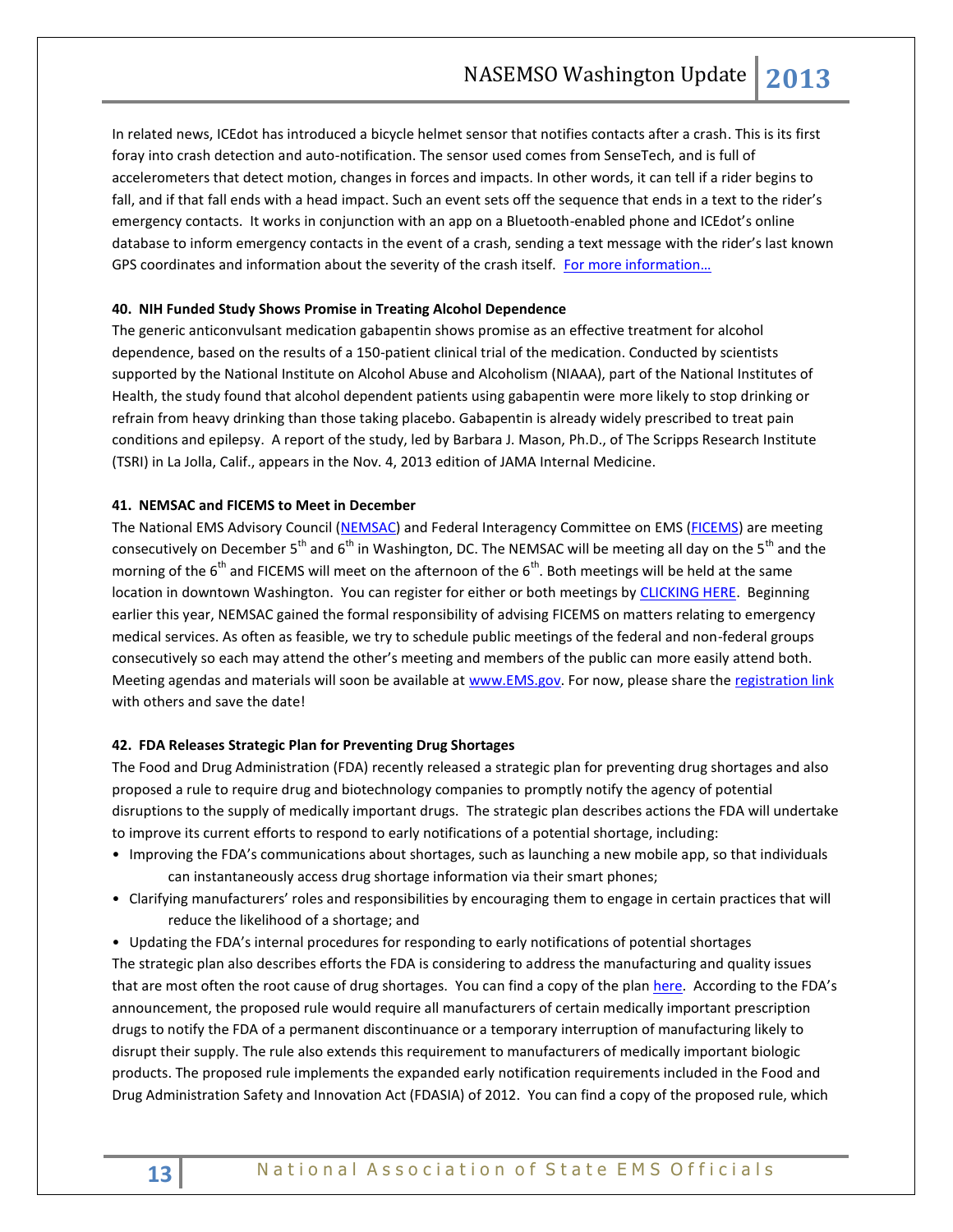was recently published in the Federal Register [here.](https://s3.amazonaws.com/public-inspection.federalregister.gov/2013-25956.pdf) The plan and proposal come in response to a 2011 order from President Obama to solve the problem of drug shortages. A comment period on the proposed rule is currently open and expires 1/3/14.

# **43. FDA Provides CE to Improve Greater Awareness in Drug Advertising**

The U.S. Food and Drug Administration (FDA) has launched a Continuing Education (CE/CME) e-learning course designed to increase awareness among practicing health care professionals about misleading drug advertising and promotion while providing continuing educational credit. The Bad Ad Program is an FDA-sponsored educational outreach effort administered by the agency's Office of Prescription Drug Promotion (OPDP), in the FDA's Center for Drug Evaluation and Research. Additional information on the Bad Ad Program is available on FDA's website at [http://www.fda.gov/badad.](http://www.fda.gov/badad)

# **44. Register Now: November 13 Webinar on TeamSTEPPS® in Critical Care Transitions**

AHRQ will host a 1-hour Web conference on November 13 from 1:00 to 2:00 p.m. ET on the use of the Agency's teamwork training program, TeamSTEPPS®, and how to incorporate the tools and resources in transitions of critical care patients within and across facilities. Kenneth M. Miller, C.C.R.N., Assistant Unit Director for the Critical Care Transport Team at Ronald Reagan UCLA Medical Center, will discuss the following:

- Rationale for implementing the Situation Background Assessment- Recommendation (SBAR) tool within Critical Care Transport
- Planning and implementation process of the project
- Preliminary outcomes and evaluation
- Take-home points and challenges

Select t[o register.](http://links.govdelivery.com/track?type=click&enid=ZWFzPTEmbWFpbGluZ2lkPTIwMTMxMDI4LjI0NTk1MTQxJm1lc3NhZ2VpZD1NREItUFJELUJVTC0yMDEzMTAyOC4yNDU5NTE0MSZkYXRhYmFzZWlkPTEwMDEmc2VyaWFsPTE3ODQwNzUzJmVtYWlsaWQ9cm9iaW5zb25AbmFzZW1zby5vcmcmdXNlcmlkPXJvYmluc29uQG5hc2Vtc28ub3JnJmZsPSZleHRyYT1NdWx0aXZhcmlhdGVJZD0mJiY=&&&108&&&https://www.onlineregistrationcenter.com/register.asp?m=347&c=59&usc=november)

# **45. AHRQ-Funded Study Looks at Benefits of Universal Glove and Gown Use in ICUs**

AHRQ has funded one of the first cluster-randomized trials to assess the potential benefits of universal glove and gown use in preventing the transmission of antibiotic-resistant bacteria. The trial was conducted in medical and surgical intensive care units (ICUs) in 20 hospitals across the country, and results were published in the *Journal of the American Medical Association (JAMA)*. Researchers found that universal glove and gown use, when compared with usual care, did not result in a significant reduction in the primary outcome of combined methicillin-resistant Staphylococcus aureus (MRSA) and vancomycin-resistant Enterococcus (VRE) acquisition. For secondary outcomes, there was a statistically significant reduction in the acquisition of MRSA and no reduction in VRE acquisition. The authors indicate the need for more research before definitive conclusions are reached. Other findings include no significant increase in adverse events and increased handwashing by caregivers in the intervention group. Full study results can be found in "Universal Glove and Gown Use and Acquisition of Antibiotic-Resistant Bacteria in the ICU: A Randomized Trial," published in the October 4 online issue of *JAMA*. Select to access th[e abstract](http://links.govdelivery.com/track?type=click&enid=ZWFzPTEmbWFpbGluZ2lkPTIwMTMxMDIzLjI0NDA3NjAxJm1lc3NhZ2VpZD1NREItUFJELUJVTC0yMDEzMTAyMy4yNDQwNzYwMSZkYXRhYmFzZWlkPTEwMDEmc2VyaWFsPTE3ODMyODEwJmVtYWlsaWQ9cm9iaW5zb25AbmFzZW1zby5vcmcmdXNlcmlkPXJvYmluc29uQG5hc2Vtc28ub3JnJmZsPSZleHRyYT1NdWx0aXZhcmlhdGVJZD0mJiY=&&&100&&&http://www.ncbi.nlm.nih.gov/pubmed/?term=Universal+Glove+and+Gown+Use+and+Acquisition+of+Antibiotic-Resistant+Bacteria+in+the+ICU%3A+A+Randomized+Trial%2C%E2%80%9D) on PubMed®.

# **46. HRSA Action Needed to Publish Timely National Supply and Demand Projections**

For over a decade, government, academic, and health professional organizations have projected national shortages of health care professionals, which could adversely affect patients' access to care. However, there is little consensus about the nature and extent of future shortages, partly because of the complexity of creating projections and uncertainty about future health care system changes. Up-to-date workforce estimates are essential given the significant federal investment in health care training programs. Within HHS, HRSA is responsible for monitoring health care workforce adequacy; to do this, HRSA conducts and contracts for workforce studies.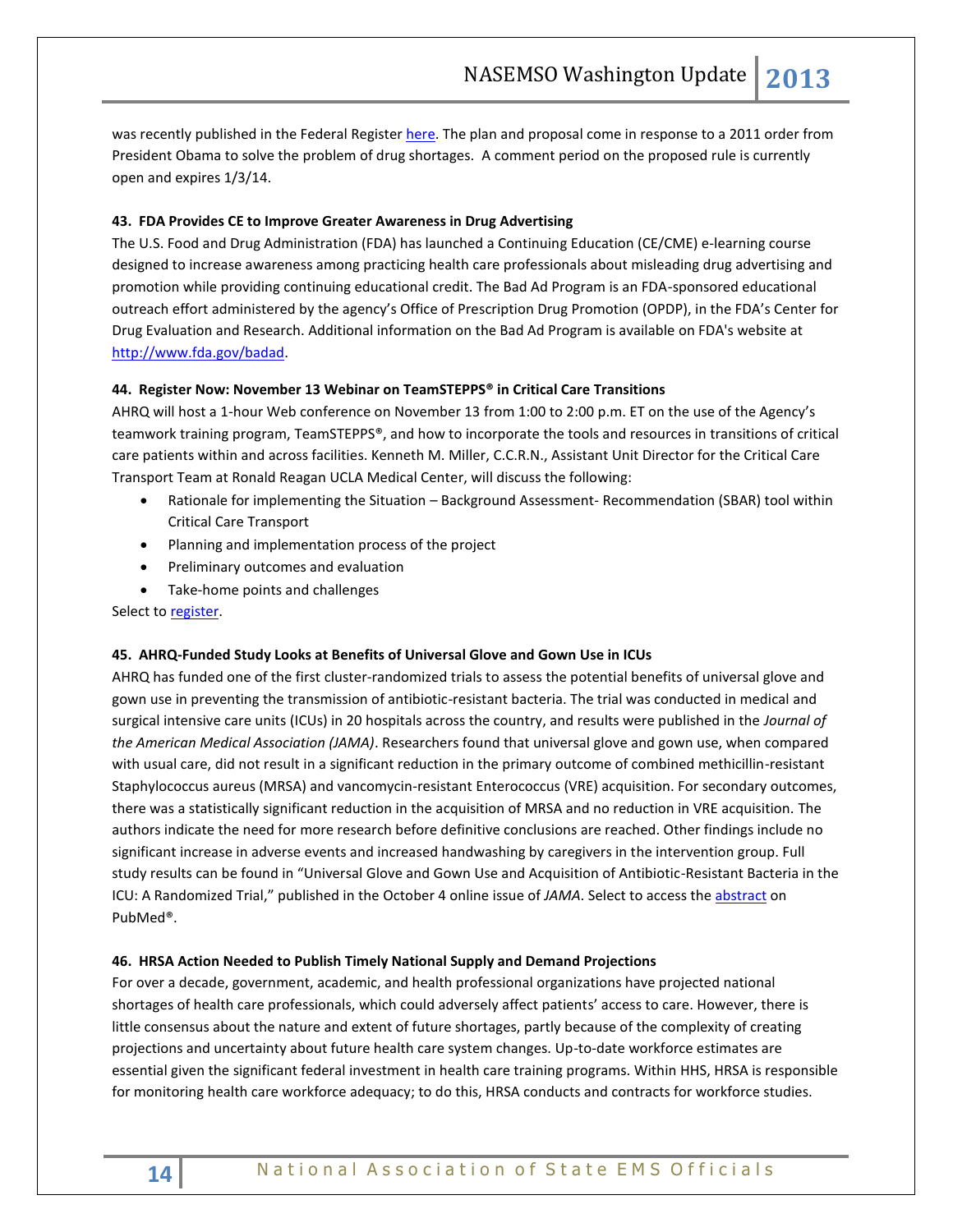The Government Accountability Office (GAO) was asked to provide information about health care workforce projections. This report examines the actions HRSA has taken to project the future supply of and demand for physicians, physician assistants, and advanced practice registered nurses since publishing its 2008 report. GAO reviewed HRSA's contract documentation, select delivered products, and timeline goals for publication. GAO also interviewed HRSA officials, workforce researchers, and provider organizations. For more information...

# **47. AFG Program Application Period Now Open**

REMINDER: THE FY 2013 ASSISTANCE TO FIREFIGHTERS GRANTS (AFG) APPLICATION PERIOD OPENED MONDAY, NOVEMBER 4, 2013 AT 8:00 A.M. EST AND CLOSES ON FRIDAY, DECEMBER 6, 2013 AT 5:00 P.M. EST. The primary goal of the Assistance to Firefighters Grant (AFG) is to meet the firefighting and emergency response needs of fire departments and nonaffiliated emergency medical service organizations. Since 2001, AFG has helped firefighters and other first responders to obtain critically needed equipment, protective gear, emergency vehicles, training and other resources needed to protect the public and emergency personnel from fire and related hazards. [For more](http://www.fema.gov/assistance-firefighters-grant)  [information…](http://www.fema.gov/assistance-firefighters-grant)

# **48. NIH Scientists Develop Candidate Vaccine Against RSV**

An experimental vaccine to protect against respiratory syncytial virus (RSV), a leading cause of illness and hospitalization among very young children, elicited high levels of RSV-specific antibodies when tested in animals, according to a report in the journal Science. In the United States, RSV infection is the most common cause of bronchiolitis (inflammation of small airways in the lungs) and pneumonia in children less than one year old and the most common cause for hospitalization in children under five. Worldwide, it is estimated that RSV is responsible for nearly 7 percent of deaths in babies aged 1 month to 1 year; only malaria kills more children in this age group. Others at risk for severe disease following RSV infection include adults over age 65 and those with compromised immune systems. [For more information…](http://www.nih.gov/news/health/oct2013/niaid-31.htm)

#### **49. Hospira Brand Lidocaine and Marcaine: Recall - Presence Of Particulate**

Hospira, Inc. announced it has initiated a voluntary nationwide recall of one lot of 1% Lidocaine HCI Injection, USP, 10 mg/mL, 20 mL Multiple-dose Fliptop Vial, NDC 0409-4276-01 Lot 25-090-DK (the lot number may be followed by 01 or 02). This action is due to one confirmed customer report of visible particulate, identified in the primary container, in the form of dark red/black particles. The particulate was identified as oxidized stainless steel. Depending on the particle size, if undetected, it could block administration of the drug to the patient, causing a delay in therapy. Impact to the patient would depend on the time it would take to obtain a new vial, the condition being treated and the patient's status. The recall is being conducted as a precautionary measure. The root cause has not been determined and is under investigation. Hospira informed customers of the issue in a letter dated Sept. 16, 2013. This lot was distributed March 2013 through June 2013. For more information...

#### **50. Fraudulent Online CPR Training Targets Health Professionals and Others**

A recent warning issued by the Health & Safety Institute (HSI) is worth repeating: "They're everywhere on the Internet: seemingly legitimate organizations offering 'instant' CPR or first aid certification for busy people who are required to hold current certification. And it often says right on those websites that online-only CPR or first aid certification is 'nationally accepted'. It is not. No major nationally recognized training program in the United States endorses certification without practice and evaluation of hands-on skills." A quick online search by NASEMSO staff reveals several such courses charging registration fees of \$40 or more per individual and offering a card that is accessible from one's own printer with no requirement for a hands-on evaluation. Several also purport to comply with OSHA requirements for occupational training, however, official clarification sought by HSI on whether OSHA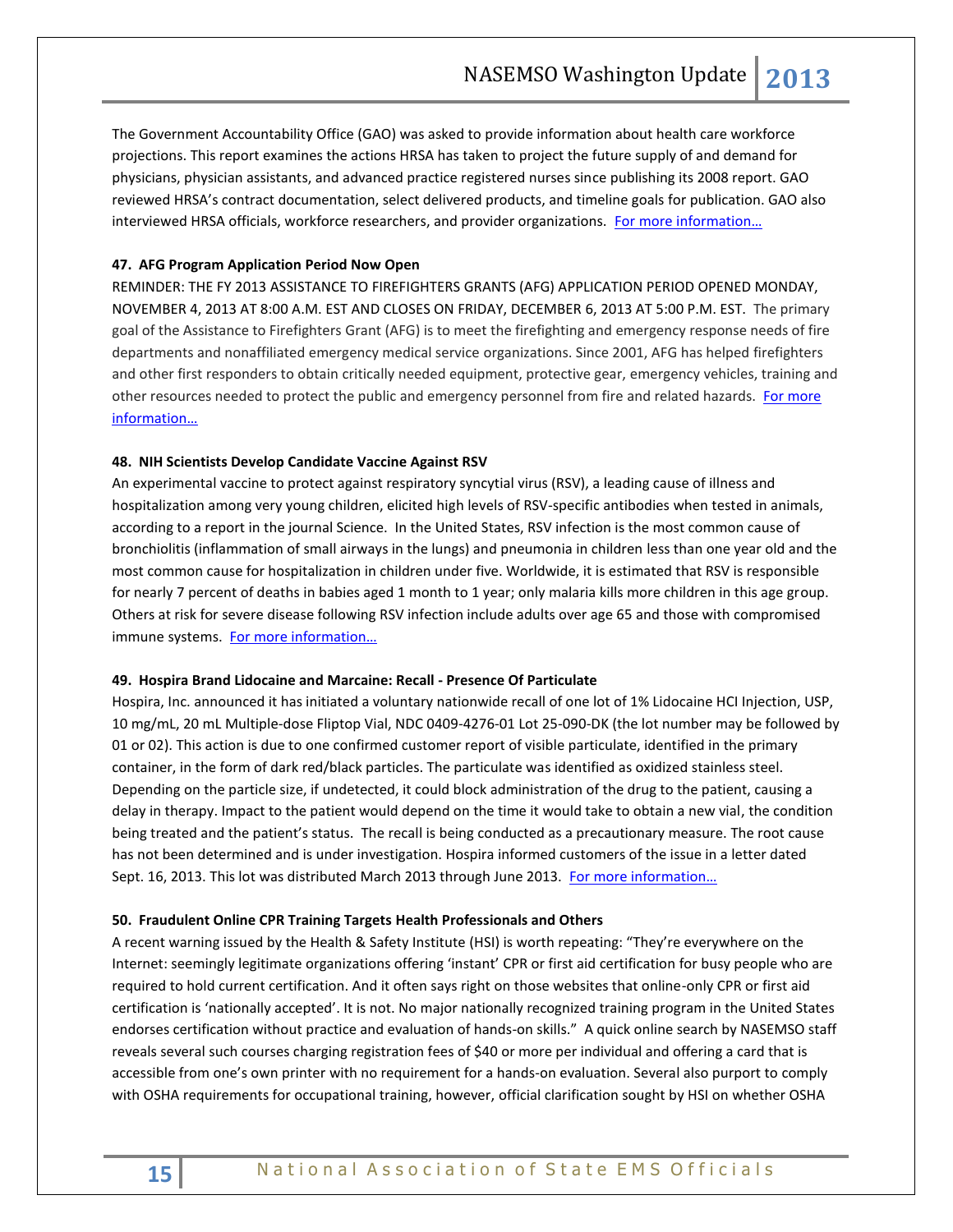considers online-only training acceptable for meeting the intent of the basic first aid and CPR requirements of OSHA standards at 29 CFR 1910.151, 1910.146, 1910.266, 1910.269, 1910.410, and 1926.950, the government agency's response was that "online training alone would not meet the requirements of these training standards." We encourage states, EMS agencies, and practitioners to be aware of fraudulent CPR programs. For more [information…](http://www.onlineonlycprfirstaidsham.com/)

# **51. Elder Abuse and Its Prevention – IOM Workshop Summary Now Available**

Data suggests that one in 10 older adults in the United States experience physical, psychological, and sexual abuse, neglect, or financial exploitation. Elder abuse violates older adults' fundamental rights to be safe and free from violence. In low- and middle-income countries, where the burden of violence is the greatest, the prevalence of elder abuse is likely higher. With the global population of adults older than 60 expected to double to 1.2 billion by 2025, the number of older adults will exceed the number of children for the first time in history. Despite the growing magnitude of elder abuse, it has been an underappreciated public health problem. On April 17-18, 2013, the IOM Forum on Global Violence Prevention held a workshop on elder abuse and its prevention to shed light on this underappreciated and often overlooked form of violence. Participants in the workshop discussed the prevalence and characteristics of elder abuse around the world, risk factors for abuse and potential adverse health outcomes, and contextually specific factors, such as culture and the role of the community. Presentations also included intervention models and opportunities for prevention across sectors and settings. This [document](http://iom.edu/Reports/2013/Elder-Abuse-and-Its-Prevention) summarizes the workshop.

#### **52. Making Sense of the ACA--An EMS Introduction to Accountable Care Organizations**

EMSWorld has published an interview with Matt Zavadsky, director of public affairs for Fort Worth's Mobile Healthcare about his organization's experience and ACO's in general that WU readers might find useful. "ACOs all look and act a little different. There are ACOs composed of payers and hospitals, hospitals and outpatient providers, and physicians and payers. They also operate under different structures within CMS. Some are sharedsavings models, some have capitated rates for defined populations." The online article can be found [here.](http://www.emsworld.com/article/11186915/accountable-care-organizations-and-ems)

## **53. NAEMT Announces Results of Community Paramedicine Survey**

Last summer, the EMS community participated in a survey about community paramedicine (CP) and mobile integrated healthcare (MIHC). The survey was conducted by the National Association of EMTs (NAEMT) to help EMS better understand trends, and to develop strategies and policies to support these concepts. NAEMT is pleased to provide the [Community Paramedicine/Mobile Integrated Healthcare Survey Summary.](http://r20.rs6.net/tn.jsp?e=0016Ip8n9XwNsGu8Q7zyAyX8cuIwv_4zh5rEiTjW2UqOoNBludJ_O4M0ZqKZExF2NFAtjSMwJMI5OEMwpOo4K5YgjSjihPC3Y06JuUaPhZgFNzLv2-Dn26TIgfEiQ6GZeV169_mlTfdJQRS2nICi6n0DzQV-AZYl_IRPnoSOWXe-SuEbmK4T0TTQEk4QtqQKbI4Q6HuZ0UvqRGyvA3fLJVbBr-VkHBrCcDL) As an additional resource, an interactive map has been created of all community paramedicine and mobile integrated healthcare programs reported through the survey. Click to view [CP/MIHC online interactive map.](http://r20.rs6.net/tn.jsp?e=0016Ip8n9XwNsGRIK-net-nKqmjyWMKFzBdvdfS-FHitHGw_2PotBIPU2aToA9x8ejRfj6WeY_FvsHCdac5Y0WU14UnDrE69TimmHAU2ZQr4fPZRGvvXErL0g==)

#### **54. Ford Recalls 3,000 Ambulances for Engine Stopping**

According to the Associated Press, Ford is recalling about 3,100 F-Series ambulances because the engines can stop unexpectedly. The F-350, F-450 and F-550 "Super Duty" ambulances have 6.7-Liter diesel engines. They're from the 2011 and 2012 model years. Ford says a faulty exhaust gas temperature sensor can cause the engines to stop and not be restarted for at least an hour. The company says it has no reports of the problem affecting patient care. Most of the ambulances were sold in the U.S., with some in Canada and other countries. Dealers will replace the sensor.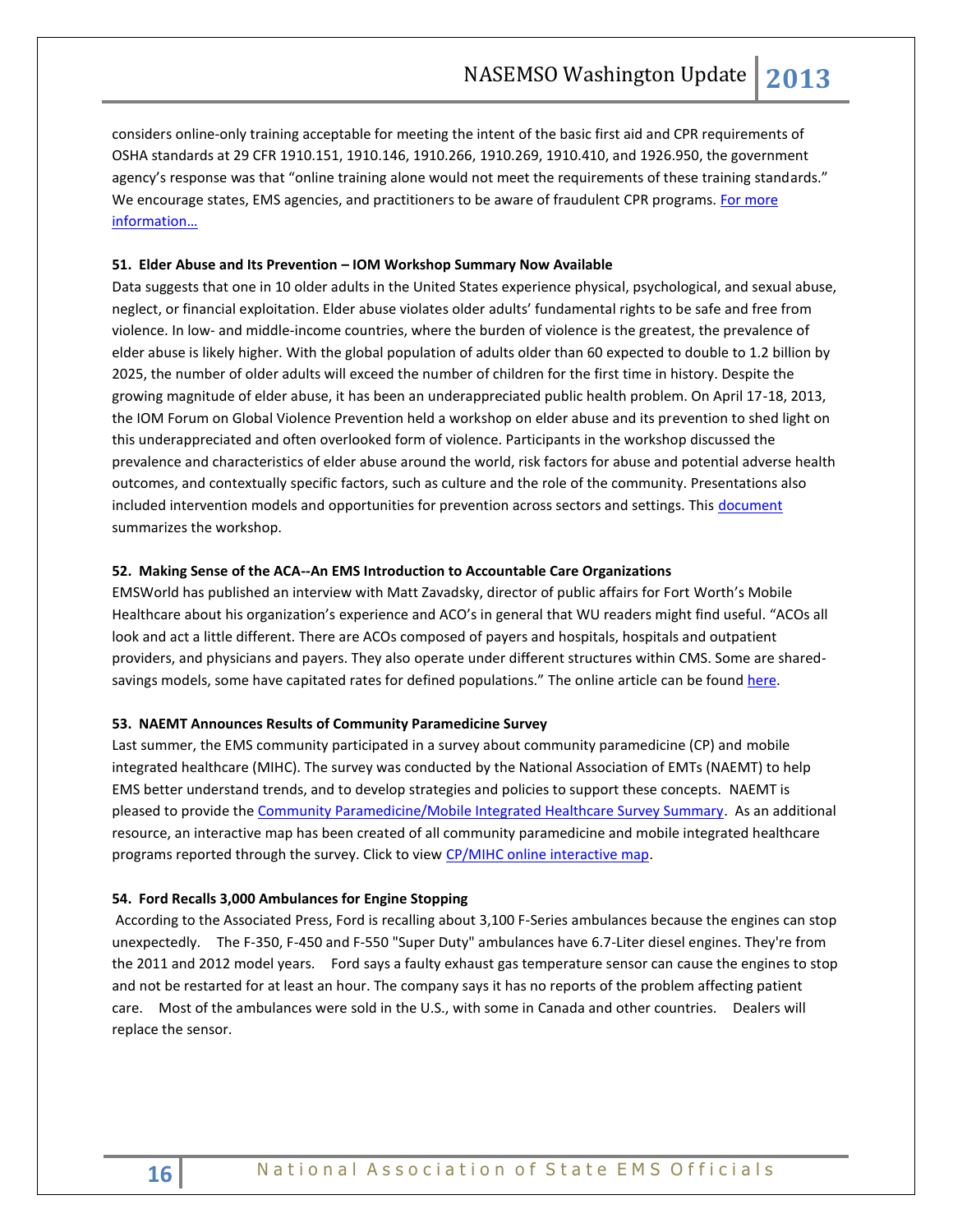# **55. ACEP and Urgent Matters Publish ED Discharge Toolkit for Patients with Atrial Fibrillation**

Over 2 million Americans currently suffer from atrial fibrillation; this number is expected to rise to over 12 million by 2050. The main goals for managing atrial fibrillation are to reduce symptoms and lower the risk of ischemic stroke. Atrial fibrillation is an independent risk factor for stroke, carrying a risk of approximately five-fold compared to patients without atrial fibrillation. The pro-thrombotic effect of atrial fibrillation comes from several mechanisms; specifically, cardiac flow abnormalities that result in stasis in the left atrium, and changes in both the vessel walls and blood constituents. The Toolkit comes in two versions: one geared towards providers and one for patients. The provider version discusses the importance of assessing stroke risk and walks users through the CHADS2 stratification formula. The patient version explains the risks associated with atrial fibrillation, provides information about treatment, and suggests prevention and management strategies. For more information...

# **UPCOMING EVENTS**

## **\*\*\*STATEWIDE EMS CONFERENCES\*\*\***

Colorado State EMS Conference November 7-10, 2013 Keystone, CO For more information...

#### **\*\*\*National Conferences and Special Meetings\*\*\***

| *NAEMSE Instructor Course Level 1 |                             |
|-----------------------------------|-----------------------------|
| November 8-10, 2013               | Chula Vista, CA             |
| November 15-17, 2013              | Columbus, OH                |
| December 6-8, 2013                | Jamestown, NC               |
| *NAEMSE Instructor Course Level 2 |                             |
| November 23-24, 2013              | <b>Texas EMS Conference</b> |

\***[Revising the Standard Occupational Classification,](https://hrsa.connectsolutions.com/health_wrkfrc_webinar/) Tuesday, November 12, 2 to 3 pm ET** Phone 800-857-1222 | Passcode 7298874

Celebrate National Rural Health Day. November 21, 2013.

# **2014**

\*NAEMSP Annual Meeting. January 16-18, 2014. JW Marriott Starr Pass Resort. Tucson, AZ. [For more](http://www.naemsp.org/Pages/Annual-Meeting.aspx)  [information…](http://www.naemsp.org/Pages/Annual-Meeting.aspx)

\*EMS Today. February 5-8, 2014. Washington Convention Center, Washington, DC. [For more information…](http://www.emstoday.com/index.html)

\*AAEM Scientific Assembly. February 11-15, 2014. New York Hilton. New York, NY. [For more information…](http://www.aaem.org/education/scientific-assembly)

\*ENA Leadership Conference. March 5-9, 2014. Phoenix, AZ. [For more information…](http://www.ena.org/education/conferences/Pages/default.aspx)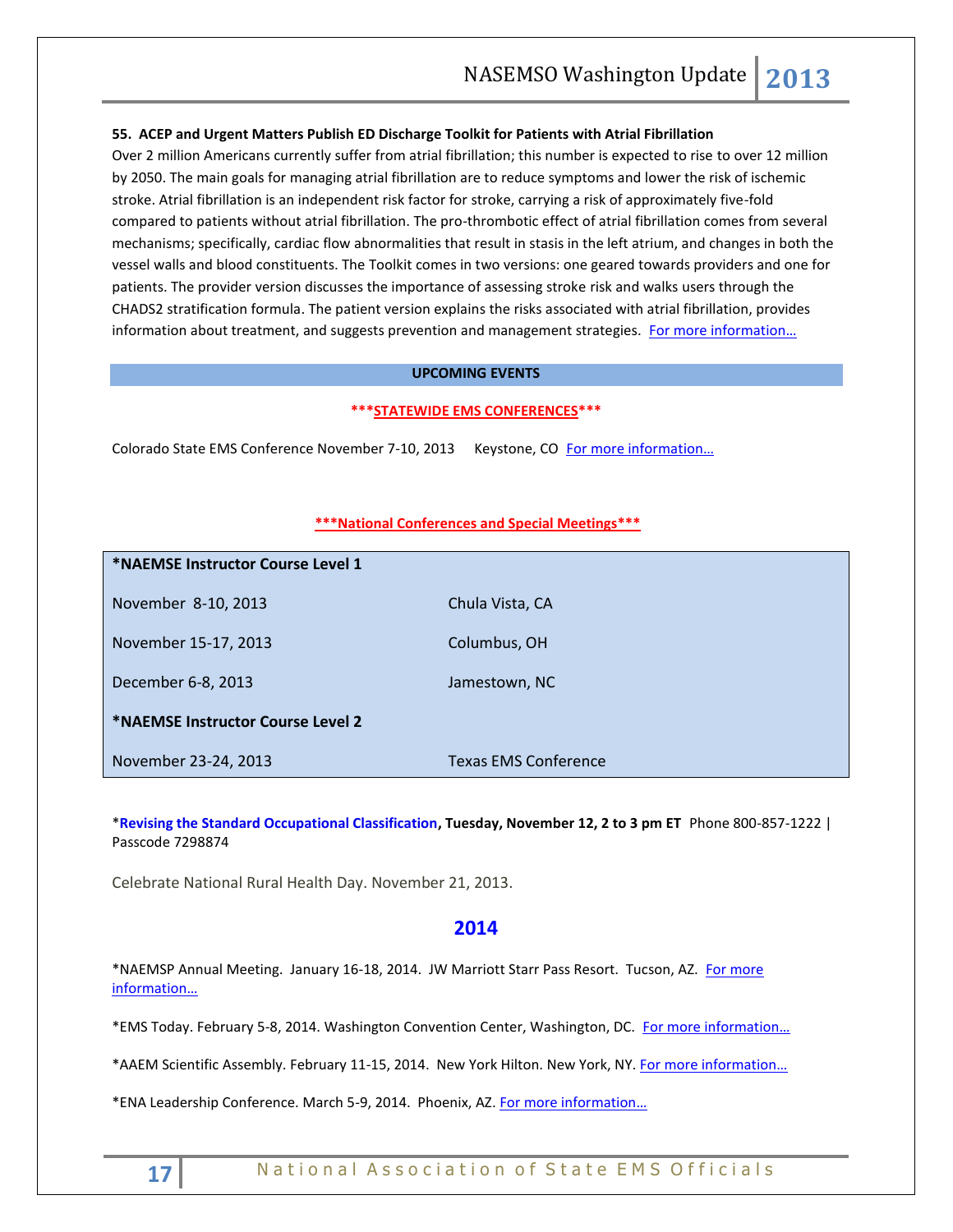\*MARK YOUR CALENDAR!! EMS on the Hill Day, March 26, 2014, Washington, DC. Registration and information is now available a[t www.naemt.org.](http://www.naemt.org/)

\*Fire-Rescue Med. April 29-May 3, 2014. Arlington, VA. For more information...

\*ACEP Leadership and Advocacy Conference. May 18-21, 2014. Washington, DC. [For more information…](http://www.acep.org/lac/)

\*Pinnacle EMS Leadership and Management Conference. July 21-25, 2014. Scottsdale, AZ. [For more information…](http://pinnacle-ems.com/)

\*NAEMSE Symposium. September 16-21, 2014. Peppermill Resort Hotel. Reno, NV. [For more information…](http://www.naemse.org/symposium/)

\*Air Medical Transport Conference. September 22-24, 2014. Nashville, TN.

\*NASEMSO Annual Meeting. October 6-10, 2014. Westin Cleveland and Cleveland Public Auditorium, Cleveland, OH. [For more information…](http://www.nasemso.org/Meetings/Annual/AnnualMeeting2014.asp)

\*ENA Annual Meeting. Indiana Convention Center. Indianapolis, IN. [For more information…](http://www.ena.org/education/conferences/Pages/default.aspx)

\*ACEP Annual Meeting. October 27-October 30, 2014. Chicago, IL. [For more information…](http://www.acep.org/)

\*EMS Expo. November 9-13, 2014. Nashville, TN. [For more information…](http://emsworldexpo.com/)

See more EMS Events on NASEMSO's web site at <http://www.nasemso.org/Resources/Calendar/index.asp>

#### **NASEMSO Staff Contacts**

Elizabeth B. Armstrong, CAE, MAM / Executive VP (703) 538-1799 ext. 8 [armstrong@nasemso.org](mailto:armstrong@nasemso.org)

Dia Gainor/Executive Director (703) 538-1799 ext. 7 Email: [Dia@nasemso.org](mailto:Dia@nasemso.org)

Sharon Kelly / Executive Assistant (703) 538-1799 ext. 2 - [kelly@nasemso.org](mailto:kelly@nasemso.org)

Kathy Robinson / Program Manager (703) 538-1799 ext. 4 – [robinson@nasemso.org](mailto:robinson@nasemso.org)

Kevin McGinnis/Program Manager (571) 749-7217 – Email[: mcginnis@nasemso.org](mailto:mcginnis@nasemso.org) Leslee Stein-Spencer/Program Manager Email: [Stein-Spencer@nasemso.org](mailto:Stein-Spencer@nasemso.org)

Mary Hedges/Program Manager Email: [Hedges@nasemso.org](mailto:Hedges@nasemso.org)

Rachael Alter/Program Manager Email: [Alter@nasemso.org](mailto:Alter@nasemso.org) 

Dan Manz/Program Manager Email: [Manz@nasemso.org](mailto:Manz@nasemso.org)

Karen Thompson / Web Site Content Manager (828) 693-5045 – Email: [thompson@nasemso.org](mailto:thompson@nasemso.org)